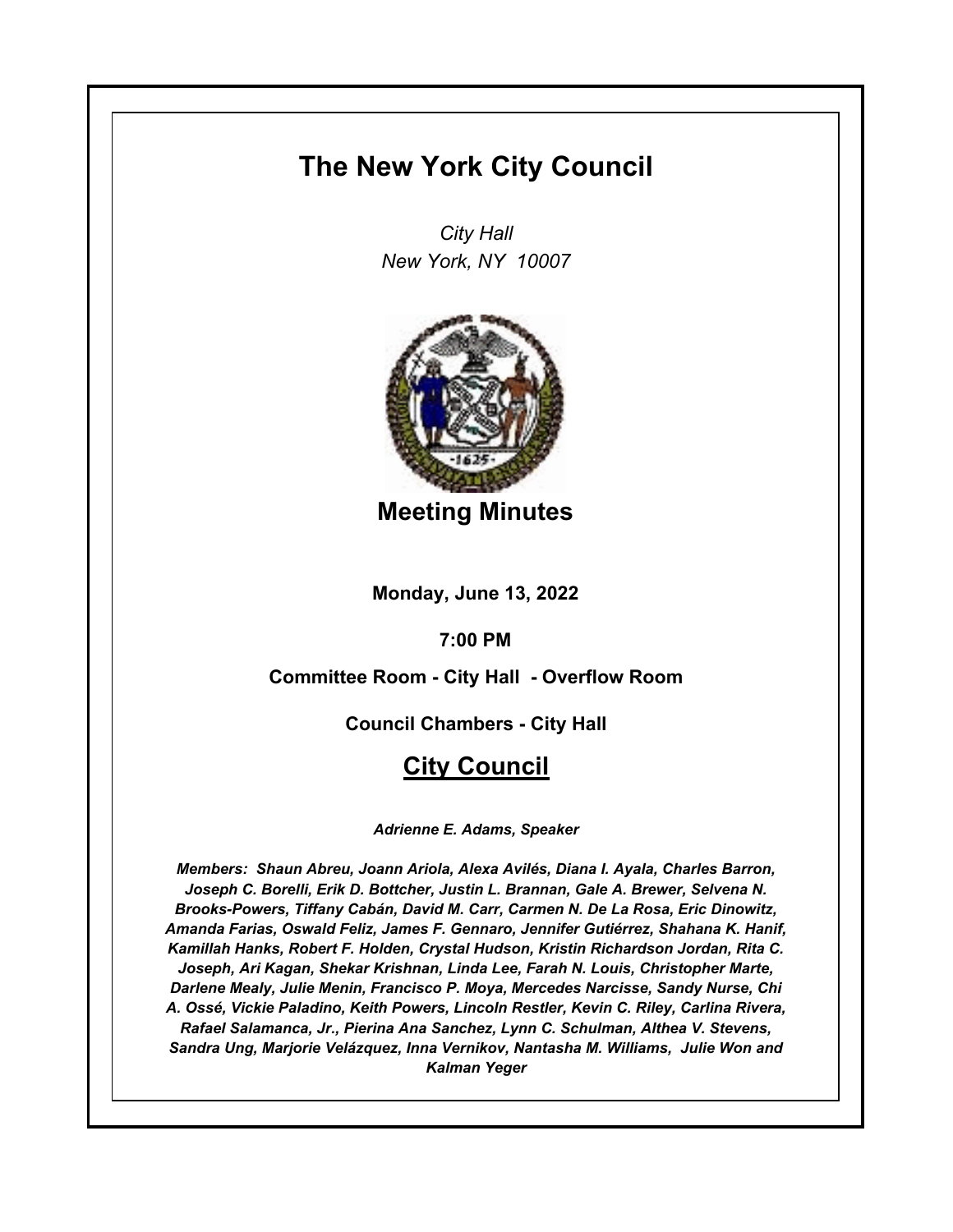*The Majority Leader (Council Member Powers) presiding as the President Pro Tempore.*

1. Roll Call

Present: Speaker Adams, Ayala, Abreu, Ariola, Avilés, Barron, Borelli, Bottcher, Brannan, Brewer, Brooks-Powers, Cabán, Carr, De La Rosa, Dinowitz, Farías, Feliz, Gennaro, Gutiérrez, Hanif, Hanks, Holden, Hudson, Richardson Jordan, Joseph, Kagan, Krishnan, Lee, Louis, Marte, Menin, Moya, Narcisse, Nurse, Ossé, Paladino, Powers, Restler, Riley, Rivera, Salamanca Jr., Sanchez, Schulman, Stevens, Ung, Velázquez, Vernikov, Williams, Won and Yeger

#### **Absent:** Mealy

*The presence of a quorum was announced by the Majority Leader and Acting President Pro Tempore (Council Member Powers).*

#### 2. Invocation

*None*

3. Adoption of Minutes

*None*

- 4. Messages & Papers from the Mayor
	- **Communication from the Mayor Submitting amended certificate setting forth the maximum amount of debt and reserves which the City, and the NYC Municipal Water Finance Authority and the New York City Transitional Finance Authority may soundly incur for capital projects for Fiscal Year 2023 and the ensuing three fiscal years, and the maximum amount of appropriations and expenditures for capital projects which may soundly be made during each fiscal year, pursuant to Section 250 of the New York City Charter. M 0074-2022**

*Attachments:* FY23 Amended Capital Certificate, June 13, 2022 - Stated Meeting Agenda

**This Mayor's Message was Rcvd, Ord, Prnt, Fld by Council**

5. Communications from City, County & Borough Offices

**Communication from the Office of Management & Budget - Transfer City funds between various agencies in Fiscal Year 2022 to implement changes to the City's expense budget, pursuant to Section 107(b) of the New York City Charter. (MN-7) M 0071-2022**

> *Attachments:* Res. No. 230, Committee Report, Exhibit A, Memorandum, June 13, 2022 - Stated Meeting Agenda, June 13, 2022 - Stated Meeting Agenda, June 13, 2022 - Stated Meeting Agenda

**This Communication was Referred to Comm by Council to the Committee on Finance**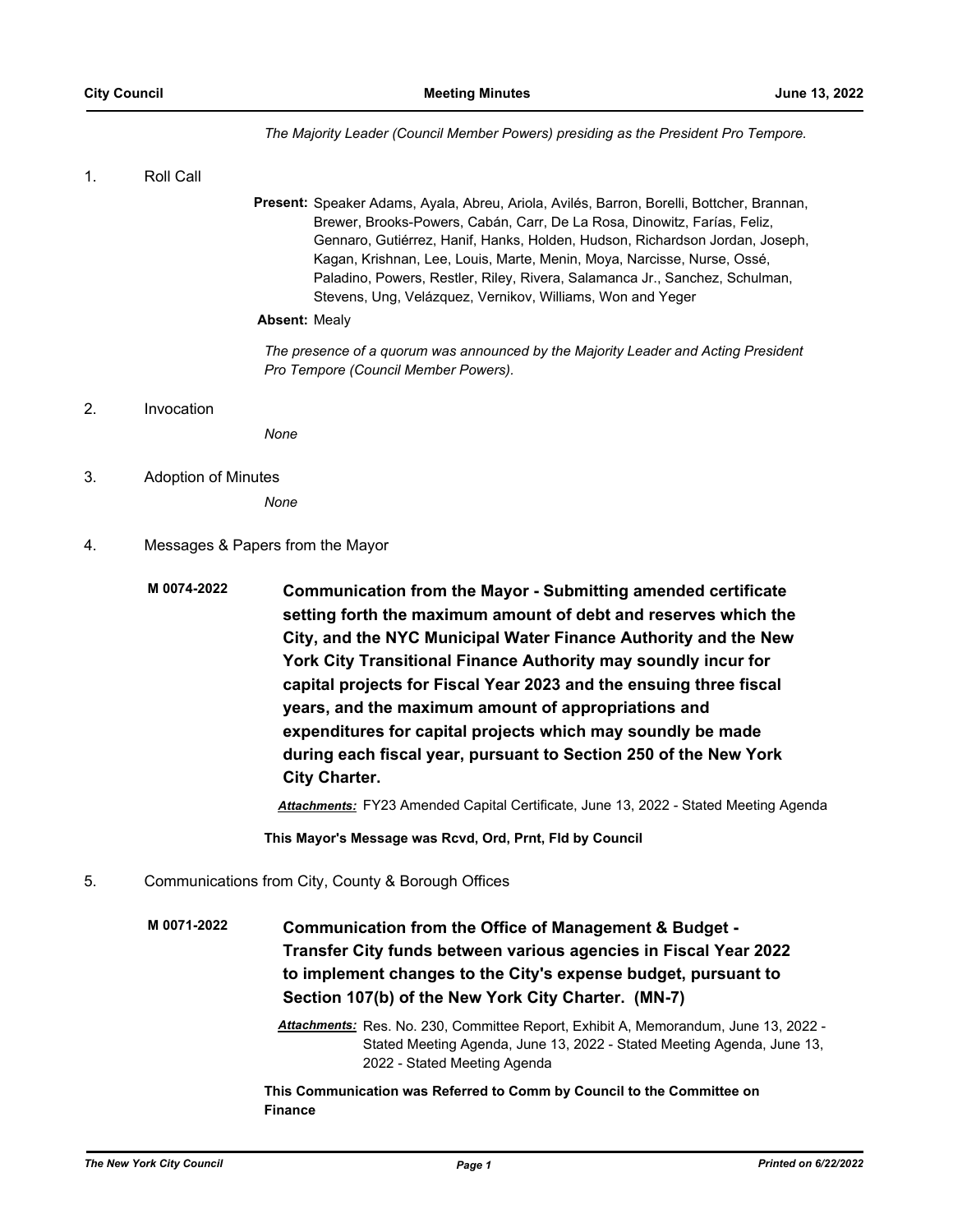|     | M 0072-2022                                                                               |                 |  | Appropriation of new City revenues in Fiscal Year 2022, pursuant<br>to Section 107(e) of the New York City Charter. (MN-8)                                                                                                                                                                                                                                                                                                                                  |  |  |  |
|-----|-------------------------------------------------------------------------------------------|-----------------|--|-------------------------------------------------------------------------------------------------------------------------------------------------------------------------------------------------------------------------------------------------------------------------------------------------------------------------------------------------------------------------------------------------------------------------------------------------------------|--|--|--|
|     |                                                                                           |                 |  | Attachments: Res. No. 231, Committee Report, Memorandum, BFY 2022 Revenue MN 8,<br>June 13, 2022 - Stated Meeting Agenda, June 13, 2022 - Stated Meeting<br>Agenda, June 13, 2022 - Stated Meeting Agenda                                                                                                                                                                                                                                                   |  |  |  |
|     |                                                                                           | <b>Finance</b>  |  | This Communication was Referred to Comm by Council to the Committee on                                                                                                                                                                                                                                                                                                                                                                                      |  |  |  |
| 6.  | <b>Petitions and Communications</b>                                                       |                 |  |                                                                                                                                                                                                                                                                                                                                                                                                                                                             |  |  |  |
|     |                                                                                           | None            |  |                                                                                                                                                                                                                                                                                                                                                                                                                                                             |  |  |  |
| 7.  | Land Use Call-Ups                                                                         |                 |  |                                                                                                                                                                                                                                                                                                                                                                                                                                                             |  |  |  |
|     |                                                                                           | None            |  |                                                                                                                                                                                                                                                                                                                                                                                                                                                             |  |  |  |
| 8.  | Communication from the Speaker                                                            |                 |  |                                                                                                                                                                                                                                                                                                                                                                                                                                                             |  |  |  |
| 9.  | <b>Discussion of General Orders</b>                                                       |                 |  |                                                                                                                                                                                                                                                                                                                                                                                                                                                             |  |  |  |
| 10. | <b>Reports of Special Committees</b>                                                      |                 |  |                                                                                                                                                                                                                                                                                                                                                                                                                                                             |  |  |  |
|     |                                                                                           | None            |  |                                                                                                                                                                                                                                                                                                                                                                                                                                                             |  |  |  |
| 11. | <b>Reports of Standing Committees</b>                                                     |                 |  |                                                                                                                                                                                                                                                                                                                                                                                                                                                             |  |  |  |
|     | Report of the Committee on Finance                                                        |                 |  |                                                                                                                                                                                                                                                                                                                                                                                                                                                             |  |  |  |
|     | Int 0347-2022                                                                             |                 |  | A Local Law to amend the administrative code of the city of New                                                                                                                                                                                                                                                                                                                                                                                             |  |  |  |
|     | York, in relation to suspending the tax imposed by chapter 24 of                          |                 |  |                                                                                                                                                                                                                                                                                                                                                                                                                                                             |  |  |  |
|     | title 11 of such code for the tax year beginning on June 1, 2022                          |                 |  |                                                                                                                                                                                                                                                                                                                                                                                                                                                             |  |  |  |
|     |                                                                                           |                 |  | Attachments: Summary of Int. No. 347, Int. No. 347, May 5, 2022 - Stated Meeting<br>Agenda, Committee Report 6/13/22, Fiscal Impact Statement, Complete<br>Package, Message of Necessity, June 13, 2022 - Stated Meeting Agenda,<br>June 13, 2022 - Stated Meeting Agenda                                                                                                                                                                                   |  |  |  |
|     |                                                                                           |                 |  | with a Message of Necessity.                                                                                                                                                                                                                                                                                                                                                                                                                                |  |  |  |
|     | A motion was made that this Introduction be Approved by Council approved by<br>Roll Call. |                 |  |                                                                                                                                                                                                                                                                                                                                                                                                                                                             |  |  |  |
|     |                                                                                           |                 |  | Affirmative: 48 - Speaker Adams, Ayala, Abreu, Ariola, Avilés, Borelli, Bottcher, Brannan,<br>Brewer, Brooks-Powers, Cabán, Carr, De La Rosa, Dinowitz, Farías, Feliz,<br>Gennaro, Gutiérrez, Hanif, Hanks, Holden, Hudson, Joseph, Kagan,<br>Krishnan, Lee, Louis, Marte, Menin, Moya, Narcisse, Nurse, Ossé,<br>Paladino, Powers, Restler, Riley, Rivera, Salamanca Jr., Sanchez,<br>Schulman, Stevens, Ung, Velázquez, Vernikov, Williams, Won and Yeger |  |  |  |
|     |                                                                                           | Negative: $2 -$ |  | Barron and Richardson Jordan                                                                                                                                                                                                                                                                                                                                                                                                                                |  |  |  |
|     |                                                                                           | Absent: 1-      |  | Mealy                                                                                                                                                                                                                                                                                                                                                                                                                                                       |  |  |  |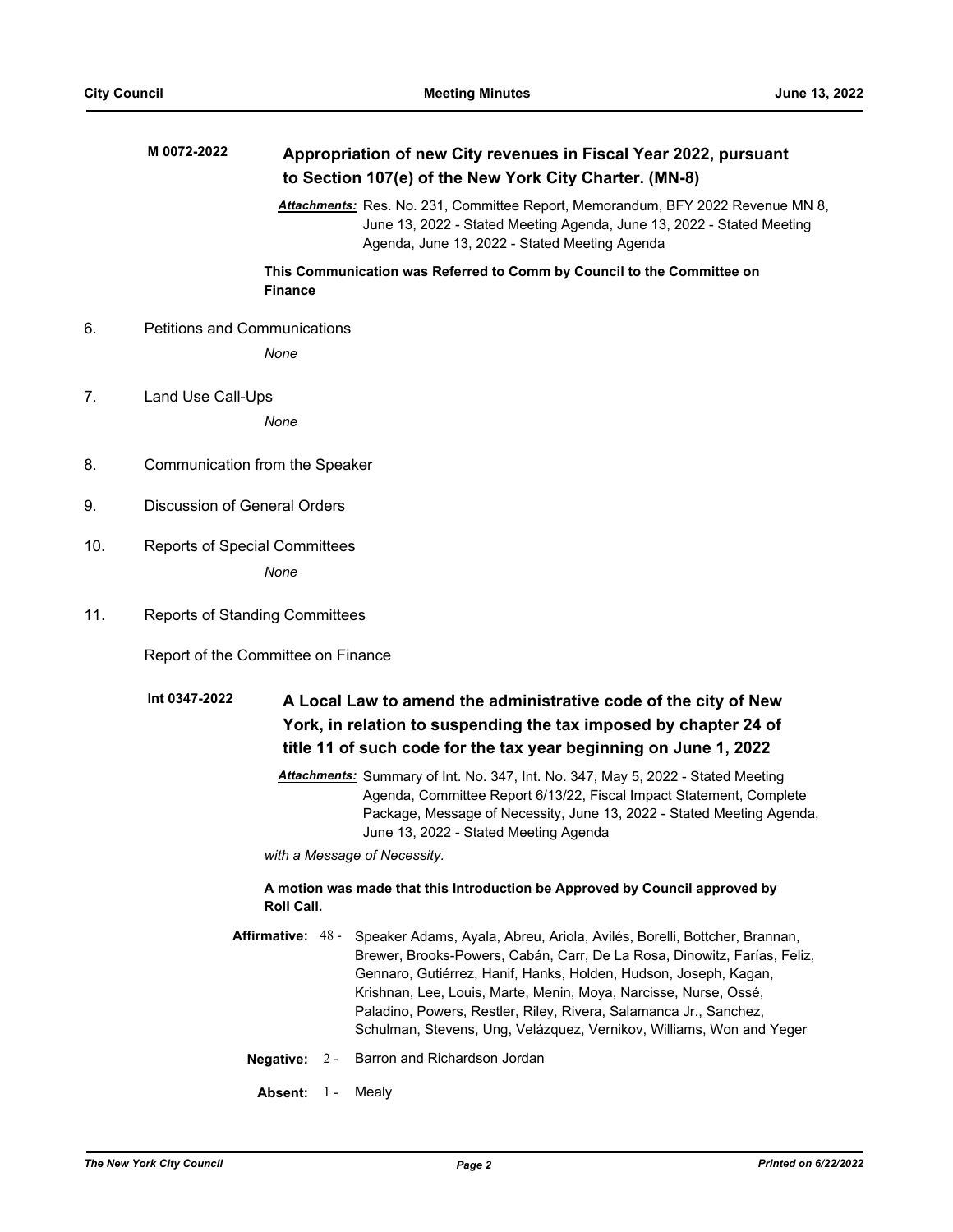# **RESOLUTION COMPUTING AND CERTIFYING BASE PERCENTAGE, CURRENT PERCENTAGE AND CURRENT BASE PROPORTION OF EACH CLASS OF REAL PROPERTY FOR FISCAL 2023 TO THE STATE BOARD OF REAL PROPERTY TAX SERVICES PURSUANT TO SECTION 1803-a OF THE REAL PROPERTY TAX LAW. Res 0221-2022**

*Attachments:* Res. No. 221, Committee Report, Exhibit A, June 13, 2022 - Stated Meeting Agenda, June 13, 2022 - Stated Meeting Agenda

**A motion was made that this Resolution be Approved, by Council approved by Roll Call.**

- Affirmative: 41 Speaker Adams, Ayala, Abreu, Avilés, Bottcher, Brannan, Brewer, Brooks-Powers, Cabán, De La Rosa, Dinowitz, Farías, Feliz, Gennaro, Gutiérrez, Hanif, Hanks, Hudson, Joseph, Kagan, Krishnan, Lee, Louis, Marte, Menin, Moya, Narcisse, Nurse, Ossé, Powers, Restler, Riley, Rivera, Salamanca Jr., Sanchez, Schulman, Stevens, Ung, Velázquez, Williams and Won
	- Negative: 9 Ariola, Barron, Borelli, Carr, Holden, Richardson Jordan, Paladino, Vernikov and Yeger
	- Absent: 1 Mealy

# **RESOLUTION COMPUTING AND CERTIFYING ADJUSTED BASE PROPORTION OF EACH CLASS OF REAL PROPERTY FOR FISCAL 2023 TO THE STATE BOARD OF REAL PROPERTY TAX SERVICES PURSUANT TO SECTION 1803-a OF THE REAL PROPERTY TAX LAW. Res 0222-2022**

*Attachments:* Res. No. 222, Committee Report, Exhibit A, June 13, 2022 - Stated Meeting Agenda, June 13, 2022 - Stated Meeting Agenda

- Affirmative: 41 Speaker Adams, Ayala, Abreu, Avilés, Bottcher, Brannan, Brewer, Brooks-Powers, Cabán, De La Rosa, Dinowitz, Farías, Feliz, Gennaro, Gutiérrez, Hanif, Hanks, Hudson, Joseph, Kagan, Krishnan, Lee, Louis, Marte, Menin, Moya, Narcisse, Nurse, Ossé, Powers, Restler, Riley, Rivera, Salamanca Jr., Sanchez, Schulman, Stevens, Ung, Velázquez, Williams and Won
	- **Negative:** Ariola, Barron, Borelli, Carr, Holden, Richardson Jordan, Paladino, Vernikov and Yeger **Negative: 9 -**
		- Absent: 1 Mealy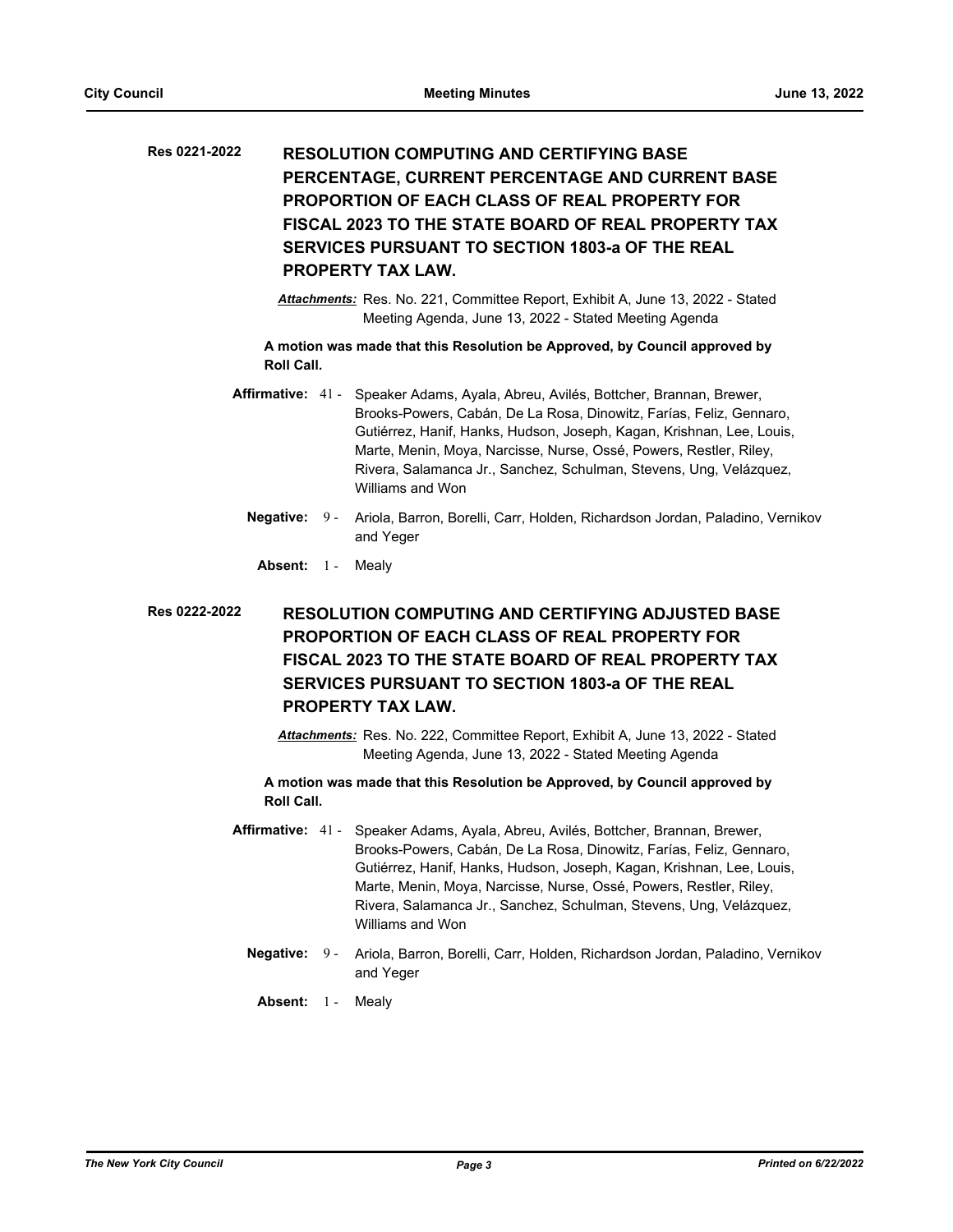| Res 0223-2022                                                                                                                                                                                                                                                   | Resolution establishing for Fiscal 2023 a zero percent increase of<br>the current base proportion of any class over the adjusted base<br>proportion of the immediately preceding year for purposes of<br>determining the current base proportion. |                                                                                                                                                                                                                                                                                                                                                                                                                                                                         |  |  |
|-----------------------------------------------------------------------------------------------------------------------------------------------------------------------------------------------------------------------------------------------------------------|---------------------------------------------------------------------------------------------------------------------------------------------------------------------------------------------------------------------------------------------------|-------------------------------------------------------------------------------------------------------------------------------------------------------------------------------------------------------------------------------------------------------------------------------------------------------------------------------------------------------------------------------------------------------------------------------------------------------------------------|--|--|
|                                                                                                                                                                                                                                                                 |                                                                                                                                                                                                                                                   | Attachments: Res. No. 223, Committee Report, June 13, 2022 - Stated Meeting Agenda,<br>June 13, 2022 - Stated Meeting Agenda                                                                                                                                                                                                                                                                                                                                            |  |  |
| Roll Call.                                                                                                                                                                                                                                                      |                                                                                                                                                                                                                                                   | A motion was made that this Resolution be Approved, by Council approved by                                                                                                                                                                                                                                                                                                                                                                                              |  |  |
| <b>Affirmative: 48 -</b>                                                                                                                                                                                                                                        |                                                                                                                                                                                                                                                   | Speaker Adams, Ayala, Abreu, Ariola, Avilés, Borelli, Bottcher, Brannan,<br>Brewer, Brooks-Powers, Cabán, Carr, De La Rosa, Dinowitz, Farías, Feliz,<br>Gennaro, Gutiérrez, Hanif, Hanks, Holden, Hudson, Joseph, Kagan,<br>Krishnan, Lee, Louis, Marte, Menin, Moya, Narcisse, Nurse, Ossé,<br>Paladino, Powers, Restler, Riley, Rivera, Salamanca Jr., Sanchez,<br>Schulman, Stevens, Ung, Velázquez, Vernikov, Williams, Won and Yeger                               |  |  |
| Negative: $2 -$                                                                                                                                                                                                                                                 |                                                                                                                                                                                                                                                   | Barron and Richardson Jordan                                                                                                                                                                                                                                                                                                                                                                                                                                            |  |  |
| Absent: 1-                                                                                                                                                                                                                                                      |                                                                                                                                                                                                                                                   | Mealy                                                                                                                                                                                                                                                                                                                                                                                                                                                                   |  |  |
| Res 0224-2022<br>Resolution approving the new designation and changes in the<br>designation of certain organizations to receive funding in the<br><b>Expense Budget.</b><br>Attachments: Res. No. 224, Committee Report, Charts for Resolution, June 13, 2022 - |                                                                                                                                                                                                                                                   |                                                                                                                                                                                                                                                                                                                                                                                                                                                                         |  |  |
| Stated Meeting Agenda, June 13, 2022 - Stated Meeting Agenda                                                                                                                                                                                                    |                                                                                                                                                                                                                                                   |                                                                                                                                                                                                                                                                                                                                                                                                                                                                         |  |  |
| A motion was made that this Resolution be Approved, by Council approved by<br>Roll Call.                                                                                                                                                                        |                                                                                                                                                                                                                                                   |                                                                                                                                                                                                                                                                                                                                                                                                                                                                         |  |  |
| <b>Affirmative: 50 -</b>                                                                                                                                                                                                                                        |                                                                                                                                                                                                                                                   | Speaker Adams, Ayala, Abreu, Ariola, Avilés, Barron, Borelli, Bottcher,<br>Brannan, Brewer, Brooks-Powers, Cabán, Carr, De La Rosa, Dinowitz,<br>Farías, Feliz, Gennaro, Gutiérrez, Hanif, Hanks, Holden, Hudson,<br>Richardson Jordan, Joseph, Kagan, Krishnan, Lee, Louis, Marte, Menin,<br>Moya, Narcisse, Nurse, Ossé, Paladino, Powers, Restler, Riley, Rivera,<br>Salamanca Jr., Sanchez, Schulman, Stevens, Ung, Velázquez, Vernikov,<br>Williams, Won and Yeger |  |  |
| <b>Absent: 1 - Mealy</b>                                                                                                                                                                                                                                        |                                                                                                                                                                                                                                                   |                                                                                                                                                                                                                                                                                                                                                                                                                                                                         |  |  |
| M 0050-2022                                                                                                                                                                                                                                                     |                                                                                                                                                                                                                                                   | <b>Communication from the Mayor - Submitting the Expense</b>                                                                                                                                                                                                                                                                                                                                                                                                            |  |  |
|                                                                                                                                                                                                                                                                 |                                                                                                                                                                                                                                                   | Revenue Contract Budget, for Fiscal Year 2023, pursuant to                                                                                                                                                                                                                                                                                                                                                                                                              |  |  |
|                                                                                                                                                                                                                                                                 |                                                                                                                                                                                                                                                   | Section 249 of the New York City Charter.                                                                                                                                                                                                                                                                                                                                                                                                                               |  |  |
|                                                                                                                                                                                                                                                                 |                                                                                                                                                                                                                                                   | Attachments: April 28, 2022 - Stated Meeting Agenda, Hearing Transcript - Stated<br>Meeting 4-28-22, Changes as Adopted - Expense and Contract Budget,<br>June 13, 2022 - Stated Meeting Agenda, June 13, 2022 - Stated Meeting                                                                                                                                                                                                                                         |  |  |

**A motion was made that this Mayor's Message be Approved, by Council approved by Roll Call.**

Agenda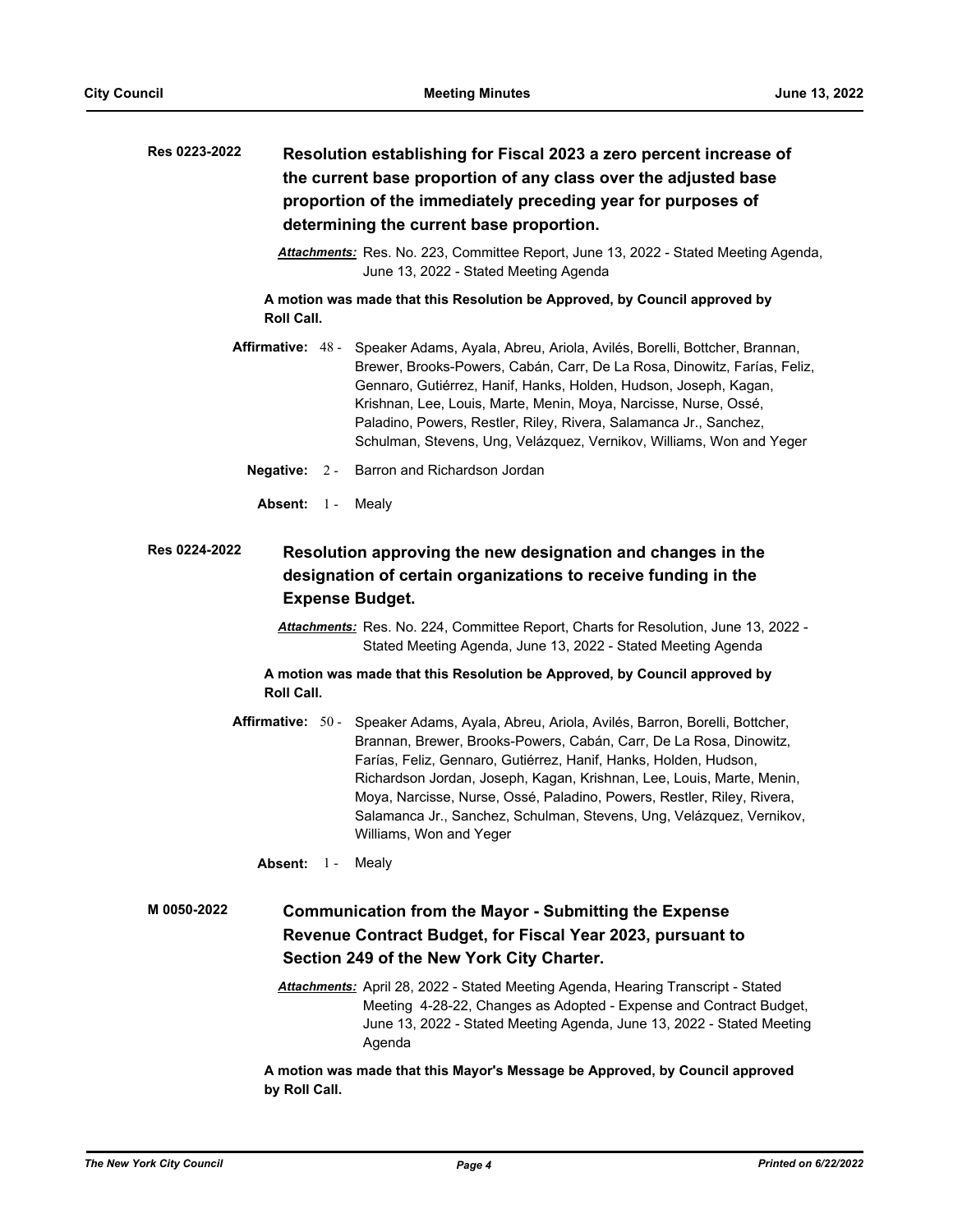Affirmative: 44 - Speaker Adams, Ayala, Abreu, Ariola, Borelli, Bottcher, Brannan, Brewer, Brooks-Powers, Carr, De La Rosa, Dinowitz, Farías, Feliz, Gennaro, Gutiérrez, Hanif, Hanks, Holden, Hudson, Joseph, Kagan, Krishnan, Lee, Louis, Marte, Menin, Moya, Narcisse, Paladino, Powers, Restler, Riley, Rivera, Salamanca Jr., Sanchez, Schulman, Stevens, Ung, Velázquez, Vernikov, Williams, Won and Yeger

- **Negative:** 6 Avilés, Barron, Cabán, Richardson Jordan, Nurse and Ossé
	- Absent: 1 Mealv

**RESOLUTION TO ADOPT A BUDGET APPROPRIATING THE AMOUNTS NECESSARY FOR THE SUPPORT OF THE GOVERNMENT OF THE CITY OF NEW YORK AND THE COUNTIES THEREIN AND FOR THE PAYMENT OF INDEBTEDNESS THEREOF, FOR THE FISCAL YEAR BEGINNING ON JULY 1, 2022 AND ENDING ON JUNE 30, 2023 IN ACCORDANCE WITH THE PROVISIONS OF THE NEW YORK CITY CHARTER. Res 0225-2022**

> *Attachments:* Changes as Adopted - Expense and Contract Budget, Res. No. 225, June 13, 2022 - Stated Meeting Agenda, June 13, 2022 - Stated Meeting Agenda

**A motion was made that this Resolution be Approved, by Council approved by Roll Call.**

- Affirmative: 44 Speaker Adams, Ayala, Abreu, Ariola, Borelli, Bottcher, Brannan, Brewer, Brooks-Powers, Carr, De La Rosa, Dinowitz, Farías, Feliz, Gennaro, Gutiérrez, Hanif, Hanks, Holden, Hudson, Joseph, Kagan, Krishnan, Lee, Louis, Marte, Menin, Moya, Narcisse, Paladino, Powers, Restler, Riley, Rivera, Salamanca Jr., Sanchez, Schulman, Stevens, Ung, Velázquez, Vernikov, Williams, Won and Yeger
	- **Negative:** 6 Avilés, Barron, Cabán, Richardson Jordan, Nurse and Ossé
	- Absent: 1 Mealy
- **RESOLUTION TO ADOPT A CONTRACT BUDGET SETTING FORTH, BY AGENCY, CATEGORIES OF CONTRACTUAL SERVICES FOR WHICH APPROPRIATIONS HAD BEEN PROPOSED FOR THE FISCAL YEAR BEGINNING ON JULY 1, 2022 AND ENDING ON JUNE 30, 2023, IN ACCORDANCE WITH THE PROVISIONS OF THE NEW YORK CITY CHARTER. Res 0226-2022**

*Attachments:* Changes as Adopted - Expense and Contract Budget, Res. No. 226, June 13, 2022 - Stated Meeting Agenda, June 13, 2022 - Stated Meeting Agenda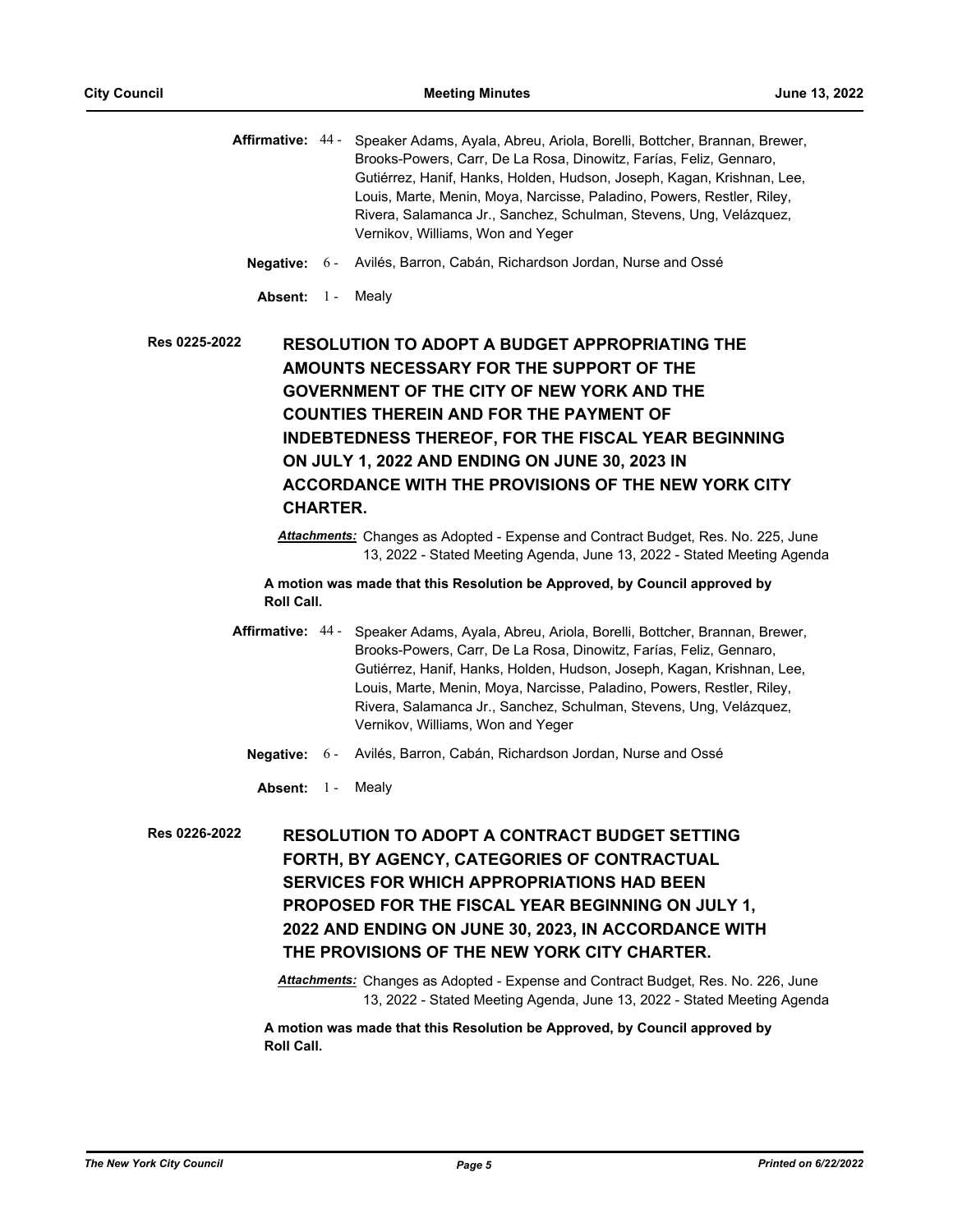|                        |       | Affirmative: 44 - Speaker Adams, Ayala, Abreu, Ariola, Borelli, Bottcher, Brannan, Brewer,<br>Brooks-Powers, Carr, De La Rosa, Dinowitz, Farías, Feliz, Gennaro,<br>Gutiérrez, Hanif, Hanks, Holden, Hudson, Joseph, Kagan, Krishnan, Lee,<br>Louis, Marte, Menin, Moya, Narcisse, Paladino, Powers, Restler, Riley,<br>Rivera, Salamanca Jr., Sanchez, Schulman, Stevens, Ung, Velázquez,<br>Vernikov, Williams, Won and Yeger                                                                                                                                                                                                                                                                                                                                                                                    |
|------------------------|-------|--------------------------------------------------------------------------------------------------------------------------------------------------------------------------------------------------------------------------------------------------------------------------------------------------------------------------------------------------------------------------------------------------------------------------------------------------------------------------------------------------------------------------------------------------------------------------------------------------------------------------------------------------------------------------------------------------------------------------------------------------------------------------------------------------------------------|
| <b>Negative:</b> $6 -$ |       | Avilés, Barron, Cabán, Richardson Jordan, Nurse and Ossé                                                                                                                                                                                                                                                                                                                                                                                                                                                                                                                                                                                                                                                                                                                                                           |
| Absent: 1 -            |       | Mealy                                                                                                                                                                                                                                                                                                                                                                                                                                                                                                                                                                                                                                                                                                                                                                                                              |
| M 0051-2022            |       | <b>Communication from the Mayor - Submitting the Executive</b><br>Capital Budget for Fiscal Year 2023, pursuant to Section 249 of<br>the New York City Charter.                                                                                                                                                                                                                                                                                                                                                                                                                                                                                                                                                                                                                                                    |
|                        |       | Attachments: April 28, 2022 - Stated Meeting Agenda, Hearing Transcript - Stated<br>Meeting 4-28-22, Supporting Detail For Fiscal Year 2023, June 13, 2022 -<br>Stated Meeting Agenda, June 13, 2022 - Stated Meeting Agenda                                                                                                                                                                                                                                                                                                                                                                                                                                                                                                                                                                                       |
| by Roll Call.          |       | A motion was made that this Mayor's Message be Approved, by Council approved                                                                                                                                                                                                                                                                                                                                                                                                                                                                                                                                                                                                                                                                                                                                       |
| Affirmative: 44 -      |       | Speaker Adams, Ayala, Abreu, Ariola, Borelli, Bottcher, Brannan, Brewer,<br>Brooks-Powers, Carr, De La Rosa, Dinowitz, Farías, Feliz, Gennaro,<br>Gutiérrez, Hanif, Hanks, Holden, Hudson, Joseph, Kagan, Krishnan, Lee,<br>Louis, Marte, Menin, Moya, Narcisse, Paladino, Powers, Restler, Riley,<br>Rivera, Salamanca Jr., Sanchez, Schulman, Stevens, Ung, Velázquez,<br>Vernikov, Williams, Won and Yeger                                                                                                                                                                                                                                                                                                                                                                                                      |
| <b>Negative:</b>       | $6 -$ | Avilés, Barron, Cabán, Richardson Jordan, Nurse and Ossé                                                                                                                                                                                                                                                                                                                                                                                                                                                                                                                                                                                                                                                                                                                                                           |
| Absent: 1-             |       | Mealy                                                                                                                                                                                                                                                                                                                                                                                                                                                                                                                                                                                                                                                                                                                                                                                                              |
| Res 0227-2022          |       | <b>RESOLUTION BY THE NEW YORK CITY COUNCIL PURSUANT</b><br>TO SECTION 254 OF THE NEW YORK CITY CHARTER, THAT THE<br><b>CAPITAL BUDGET FOR FISCAL YEAR 2023 AND CAPITAL</b><br>PROGRAM, BEING THE EXECUTIVE CAPITAL BUDGET FOR<br>FISCAL YEAR 2023 AND PROGRAM AS SUBMITTED BY THE<br><b>MAYOR AND BY THE BOROUGH PRESIDENTS PURSUANT TO</b><br>SECTION 249 OF THE NEW YORK CITY CHARTER, INCLUDING<br><b>RESCINDMENT OF AMOUNTS FROM PRIOR CAPITAL BUDGETS,</b><br>BE AND THE SAME ARE HEREBY APPROVED IN ACCORDANCE<br>WITH THE FOLLOWING SCHEDULE OF CHANGES<br>(RESOLUTION A).<br>Attachments: Supporting Detail For Fiscal Year 2023, Res. No. 227, June 13, 2022 -<br>Stated Meeting Agenda, June 13, 2022 - Stated Meeting Agenda<br>motion was mode that this Penalution be Annroyed by Council annroyed by |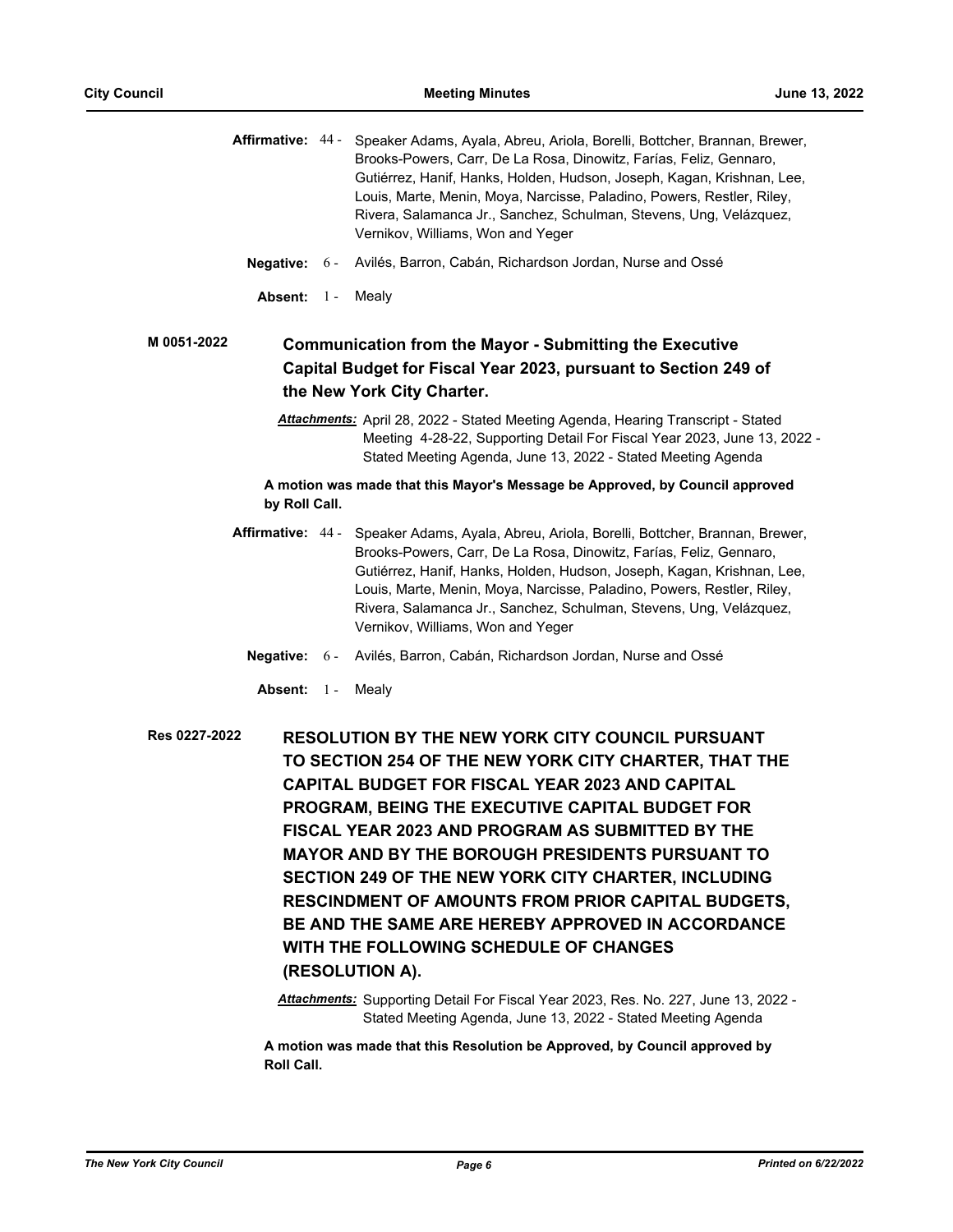Affirmative: 44 - Speaker Adams, Ayala, Abreu, Ariola, Borelli, Bottcher, Brannan, Brewer, Brooks-Powers, Carr, De La Rosa, Dinowitz, Farías, Feliz, Gennaro, Gutiérrez, Hanif, Hanks, Holden, Hudson, Joseph, Kagan, Krishnan, Lee, Louis, Marte, Menin, Moya, Narcisse, Paladino, Powers, Restler, Riley, Rivera, Salamanca Jr., Sanchez, Schulman, Stevens, Ung, Velázquez, Vernikov, Williams, Won and Yeger

- **Negative:** 6 Avilés, Barron, Cabán, Richardson Jordan, Nurse and Ossé
	- Absent: 1 Mealv

**RESOLUTION BY THE NEW YORK CITY COUNCIL PURSUANT TO SECTION 254 OF THE NEW YORK CITY CHARTER, THAT THE CAPITAL BUDGET FOR FISCAL YEAR 2023 AND CAPITAL PROGRAM FOR THE ENSUING THREE YEARS, AS SET FORTH IN THE EXECUTIVE CAPITAL BUDGET FOR THE FISCAL YEAR 2023 AND CAPITAL PROGRAM AS SUBMITTED BY THE MAYOR AS AUGMENTED BY THE BOROUGH PRESIDENTS PURSUANT TO SECTION 249 OF THE NEW YORK CITY CHARTER, AND AMENDED BY THE SCHEDULE OF CHANGES APPROVED UNDER RESOLUTION A, INCLUDING AMOUNTS REALLOCATED BY THE RESCINDMENT OF AMOUNTS FROM PRIOR CAPITAL BUDGET APPROPRIATIONS, IS HEREBY ADOPTED IN THE TOTAL AMOUNTS AS FOLLOWS. (RESOLUTION B). Res 0228-2022**

> *Attachments:* Supporting Detail For Fiscal Year 2023, Res. No. 228, June 13, 2022 - Stated Meeting Agenda, June 13, 2022 - Stated Meeting Agenda

- Affirmative: 44 Speaker Adams, Ayala, Abreu, Ariola, Borelli, Bottcher, Brannan, Brewer, Brooks-Powers, Carr, De La Rosa, Dinowitz, Farías, Feliz, Gennaro, Gutiérrez, Hanif, Hanks, Holden, Hudson, Joseph, Kagan, Krishnan, Lee, Louis, Marte, Menin, Moya, Narcisse, Paladino, Powers, Restler, Riley, Rivera, Salamanca Jr., Sanchez, Schulman, Stevens, Ung, Velázquez, Vernikov, Williams, Won and Yeger
	- **Negative:** 6 Avilés, Barron, Cabán, Richardson Jordan, Nurse and Ossé
		- Absent: 1 Mealv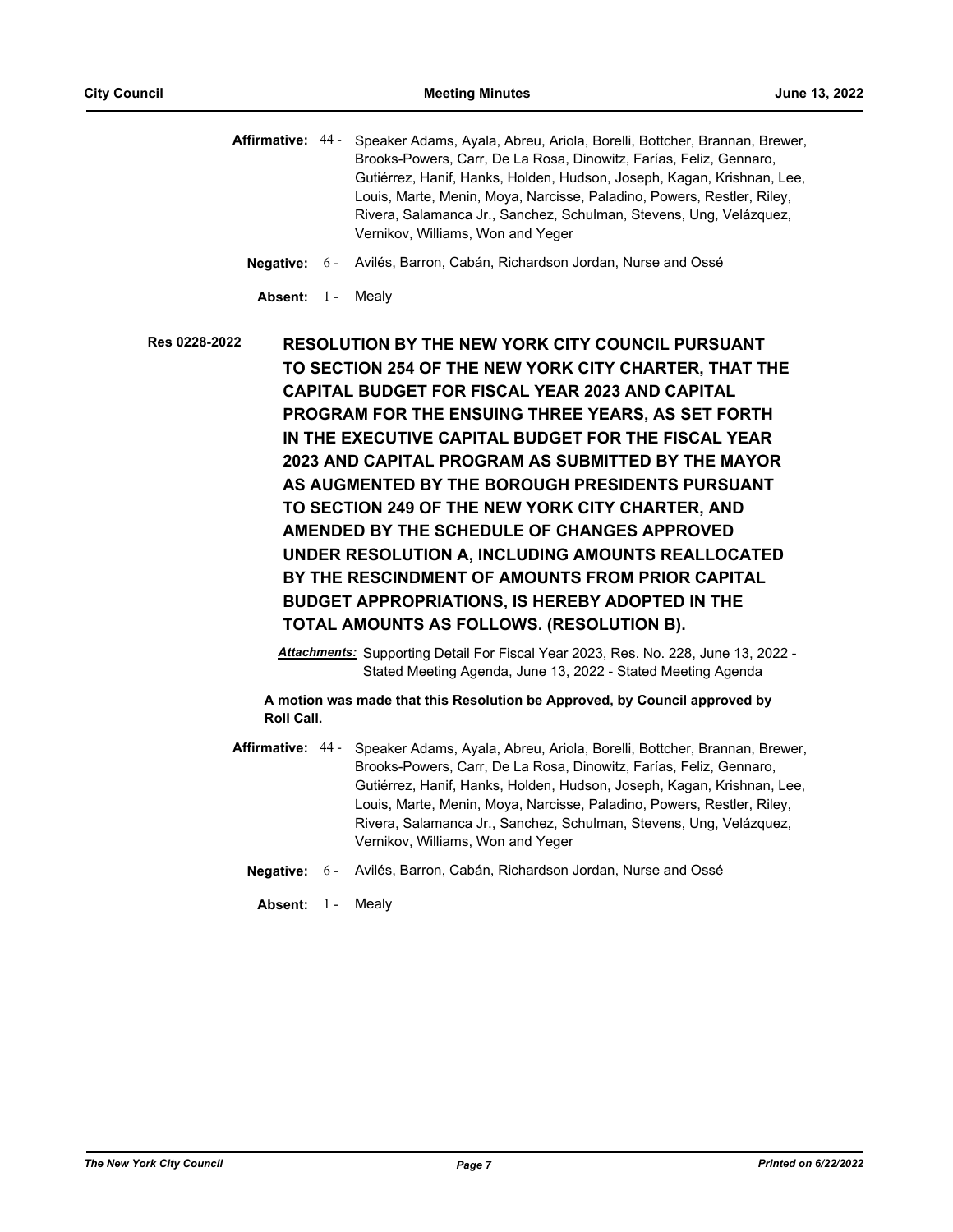- **Communication from the Mayor Submitting the Proposed City Fiscal Year 2023 Community Development Program, the Proposed CFY'23 Budget, the Proposed Reallocations-the CD XLVIII Funds, Proposed CD XLIX Statement of Objectives and Budget, dated April 26, 2022. M 0052-2022**
	- *Attachments:* April 28, 2022 Stated Meeting Agenda, Hearing Transcript Stated Meeting 4-28-22, Res. No. 229, Committee Report, FY2023 CD Program Budget and Allocations, June 13, 2022 - Stated Meeting Agenda, June 13, 2022 - Stated Meeting Agenda

**A motion was made that this Mayor's Message be Approved, by Council approved by Roll Call.**

- **Affirmative:** Speaker Adams, Ayala, Abreu, Ariola, Avilés, Borelli, Bottcher, Brannan, Brewer, Brooks-Powers, Cabán, Carr, De La Rosa, Dinowitz, Farías, Feliz, Gennaro, Gutiérrez, Hanif, Hanks, Holden, Hudson, Joseph, Kagan, Krishnan, Lee, Louis, Marte, Menin, Moya, Narcisse, Nurse, Ossé, Paladino, Powers, Restler, Riley, Rivera, Salamanca Jr., Sanchez, Schulman, Stevens, Ung, Velázquez, Vernikov, Williams, Won and Yeger Affirmative: 48 -
	- **Negative:** 2 Barron and Richardson Jordan
		- Absent: 1 Mealy

# **Resolution approving The City Fiscal Year 2023 Community Development Program, Reallocation of Forty-Eighth Year Community Development Funds, and the Proposed Forty-Ninth Year Community Development Program. Res 0229-2022**

*Attachments:* Res. No. 229, Committee Report, FY2023 CD Program Budget and Allocations, June 13, 2022 - Stated Meeting Agenda, June 13, 2022 - Stated Meeting Agenda

- Affirmative: 48 Speaker Adams, Ayala, Abreu, Ariola, Avilés, Borelli, Bottcher, Brannan, Brewer, Brooks-Powers, Cabán, Carr, De La Rosa, Dinowitz, Farías, Feliz, Gennaro, Gutiérrez, Hanif, Hanks, Holden, Hudson, Joseph, Kagan, Krishnan, Lee, Louis, Marte, Menin, Moya, Narcisse, Nurse, Ossé, Paladino, Powers, Restler, Riley, Rivera, Salamanca Jr., Sanchez, Schulman, Stevens, Ung, Velázquez, Vernikov, Williams, Won and Yeger
	- **Negative:** 2 Barron and Richardson Jordan
		- Absent: 1 Mealy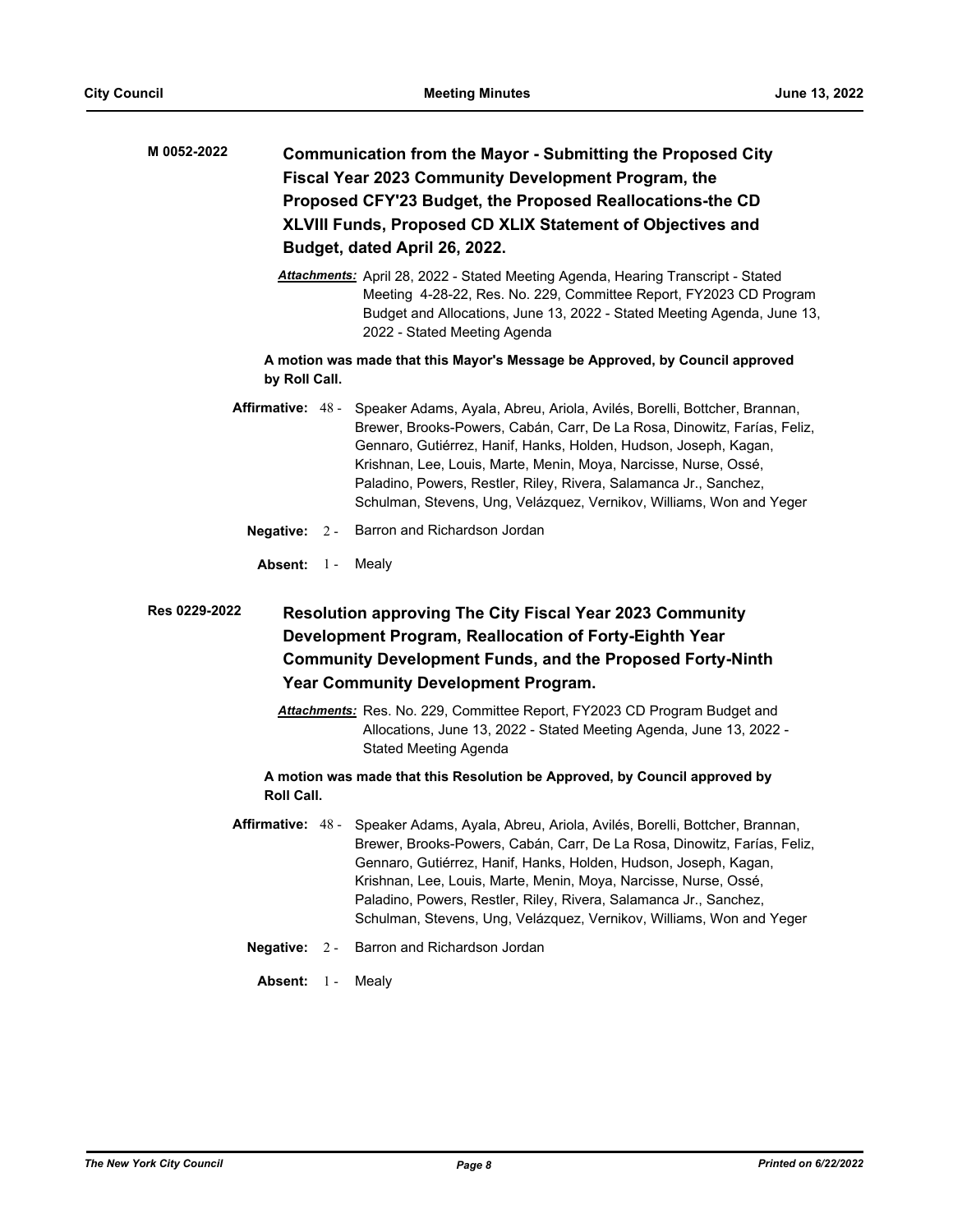| M 0071-2022                                                                              | Communication from the Office of Management & Budget -<br>Transfer City funds between various agencies in Fiscal Year 2022<br>to implement changes to the City's expense budget, pursuant to |                                                                                                                                                                                                                                                                                                                                                                                                                                                             |  |  |
|------------------------------------------------------------------------------------------|----------------------------------------------------------------------------------------------------------------------------------------------------------------------------------------------|-------------------------------------------------------------------------------------------------------------------------------------------------------------------------------------------------------------------------------------------------------------------------------------------------------------------------------------------------------------------------------------------------------------------------------------------------------------|--|--|
|                                                                                          |                                                                                                                                                                                              | Section 107(b) of the New York City Charter. (MN-7)                                                                                                                                                                                                                                                                                                                                                                                                         |  |  |
|                                                                                          |                                                                                                                                                                                              | Attachments: Res. No. 230, Committee Report, Exhibit A, Memorandum, June 13, 2022 -<br>Stated Meeting Agenda, June 13, 2022 - Stated Meeting Agenda, June 13,<br>2022 - Stated Meeting Agenda                                                                                                                                                                                                                                                               |  |  |
| by Roll Call.                                                                            |                                                                                                                                                                                              | A motion was made that this Communication be Approved, by Council approved                                                                                                                                                                                                                                                                                                                                                                                  |  |  |
| Affirmative: 48 -                                                                        |                                                                                                                                                                                              | Speaker Adams, Ayala, Abreu, Ariola, Avilés, Borelli, Bottcher, Brannan,<br>Brewer, Brooks-Powers, Cabán, Carr, De La Rosa, Dinowitz, Farías, Feliz,<br>Gennaro, Gutiérrez, Hanif, Hanks, Holden, Hudson, Joseph, Kagan,<br>Krishnan, Lee, Louis, Marte, Menin, Moya, Narcisse, Nurse, Ossé,<br>Paladino, Powers, Restler, Riley, Rivera, Salamanca Jr., Sanchez,<br>Schulman, Stevens, Ung, Velázquez, Vernikov, Williams, Won and Yeger                   |  |  |
| Negative: $2 -$                                                                          |                                                                                                                                                                                              | Barron and Richardson Jordan                                                                                                                                                                                                                                                                                                                                                                                                                                |  |  |
| Absent: 1 -                                                                              |                                                                                                                                                                                              | Mealy                                                                                                                                                                                                                                                                                                                                                                                                                                                       |  |  |
| <b>Res 0230-2022</b>                                                                     |                                                                                                                                                                                              | <b>RESOLUTION APPROVING THE MODIFICATION (MN-7) OF UNITS</b><br>OF APPROPRIATION AND THE TRANSFER OF CITY FUNDS<br><b>BETWEEN AGENCIES PROPOSED BY THE MAYOR PURSUANT</b><br>TO SECTION 107(b) OF THE NEW YORK CITY CHARTER.                                                                                                                                                                                                                                |  |  |
|                                                                                          |                                                                                                                                                                                              | Attachments: Res. No. 230, Committee Report, Exhibit A, Memorandum, June 13, 2022 -<br>Stated Meeting Agenda, June 13, 2022 - Stated Meeting Agenda                                                                                                                                                                                                                                                                                                         |  |  |
| A motion was made that this Resolution be Approved, by Council approved by<br>Roll Call. |                                                                                                                                                                                              |                                                                                                                                                                                                                                                                                                                                                                                                                                                             |  |  |
|                                                                                          |                                                                                                                                                                                              | Affirmative: 48 - Speaker Adams, Ayala, Abreu, Ariola, Avilés, Borelli, Bottcher, Brannan,<br>Brewer, Brooks-Powers, Cabán, Carr, De La Rosa, Dinowitz, Farías, Feliz,<br>Gennaro, Gutiérrez, Hanif, Hanks, Holden, Hudson, Joseph, Kagan,<br>Krishnan, Lee, Louis, Marte, Menin, Moya, Narcisse, Nurse, Ossé,<br>Paladino, Powers, Restler, Riley, Rivera, Salamanca Jr., Sanchez,<br>Schulman, Stevens, Ung, Velázquez, Vernikov, Williams, Won and Yeger |  |  |
| Negative: $2 -$                                                                          |                                                                                                                                                                                              | Barron and Richardson Jordan                                                                                                                                                                                                                                                                                                                                                                                                                                |  |  |
| Absent: 1-                                                                               |                                                                                                                                                                                              | Mealy                                                                                                                                                                                                                                                                                                                                                                                                                                                       |  |  |
| M 0072-2022                                                                              |                                                                                                                                                                                              | Appropriation of new City revenues in Fiscal Year 2022, pursuant<br>to Section 107(e) of the New York City Charter. (MN-8)                                                                                                                                                                                                                                                                                                                                  |  |  |
|                                                                                          |                                                                                                                                                                                              | Attachments: Res. No. 231, Committee Report, Memorandum, BFY 2022 Revenue MN 8,<br>June 13, 2022 - Stated Meeting Agenda, June 13, 2022 - Stated Meeting<br>Agenda, June 13, 2022 - Stated Meeting Agenda                                                                                                                                                                                                                                                   |  |  |
|                                                                                          | A motion was made that this Communication be Approved, by Council approved<br>by Roll Call.                                                                                                  |                                                                                                                                                                                                                                                                                                                                                                                                                                                             |  |  |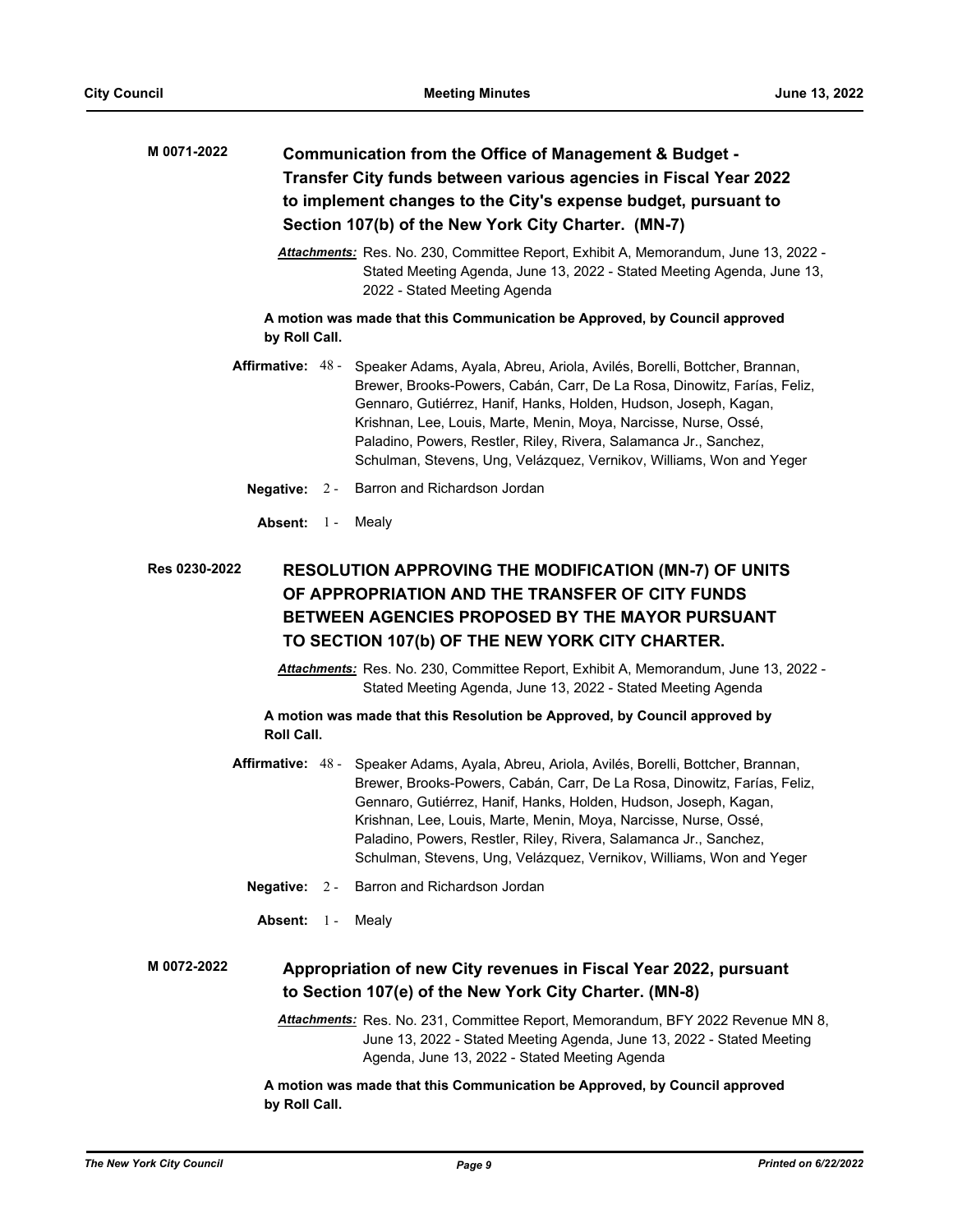| Affirmative: 48 - | Speaker Adams, Ayala, Abreu, Ariola, Avilés, Borelli, Bottcher, Brannan, |
|-------------------|--------------------------------------------------------------------------|
|                   | Brewer, Brooks-Powers, Cabán, Carr, De La Rosa, Dinowitz, Farías, Feliz, |
|                   | Gennaro, Gutiérrez, Hanif, Hanks, Holden, Hudson, Joseph, Kagan,         |
|                   | Krishnan, Lee, Louis, Marte, Menin, Moya, Narcisse, Nurse, Ossé,         |
|                   | Paladino, Powers, Restler, Riley, Rivera, Salamanca Jr., Sanchez,        |
|                   | Schulman, Stevens, Ung, Velázquez, Vernikov, Williams, Won and Yeger     |
|                   |                                                                          |

- **Negative:** 2 Barron and Richardson Jordan
- Absent: 1 Mealv

#### **RESOLUTION APPROVING A MODIFICATION (MN-8) PURSUANT TO SECTION 107(e) OF THE CHARTER OF THE CITY OF NEW YORK. Res 0231-2022**

*Attachments:* Res. No. 231, Committee Report, Memorandum, BFY 2022 Revenue MN 8, June 13, 2022 - Stated Meeting Agenda, June 13, 2022 - Stated Meeting Agenda

### **A motion was made that this Resolution be Approved, by Council approved by Roll Call.**

- Affirmative: 48 Speaker Adams, Ayala, Abreu, Ariola, Avilés, Borelli, Bottcher, Brannan, Brewer, Brooks-Powers, Cabán, Carr, De La Rosa, Dinowitz, Farías, Feliz, Gennaro, Gutiérrez, Hanif, Hanks, Holden, Hudson, Joseph, Kagan, Krishnan, Lee, Louis, Marte, Menin, Moya, Narcisse, Nurse, Ossé, Paladino, Powers, Restler, Riley, Rivera, Salamanca Jr., Sanchez, Schulman, Stevens, Ung, Velázquez, Vernikov, Williams, Won and Yeger
	- **Negative:** 2 Barron and Richardson Jordan
		- Absent: 1 Mealy

#### **Communication from the Department of Education and School Construction Authority - Submitting Proposed February 2022 Amendment to the Fiscal Year 2020-2024 Five Year Capital Plan. M 0035-2022**

*Attachments:* FY 2020-2024 Five Year Capital Plan Proposed Amendment, March 10, 2022 - Stated Meeting Agenda, Hearing Transcript - Stated Meeting 3-10-22, Minutes of the Stated Meeting - March 10, 2022, Committee Report, Res. No. 232, June 13, 2022 - Stated Meeting Agenda, June 13, 2022 - Stated Meeting Agenda

- Affirmative: 48 Speaker Adams, Ayala, Abreu, Ariola, Avilés, Borelli, Bottcher, Brannan, Brewer, Brooks-Powers, Cabán, Carr, De La Rosa, Dinowitz, Farías, Feliz, Gennaro, Gutiérrez, Hanif, Hanks, Holden, Hudson, Joseph, Kagan, Krishnan, Lee, Louis, Marte, Menin, Moya, Narcisse, Nurse, Ossé, Paladino, Powers, Restler, Riley, Rivera, Salamanca Jr., Sanchez, Schulman, Stevens, Ung, Velázquez, Vernikov, Williams, Won and Yeger
	- **Negative:** 2 Barron and Richardson Jordan
		- Absent: 1 Mealy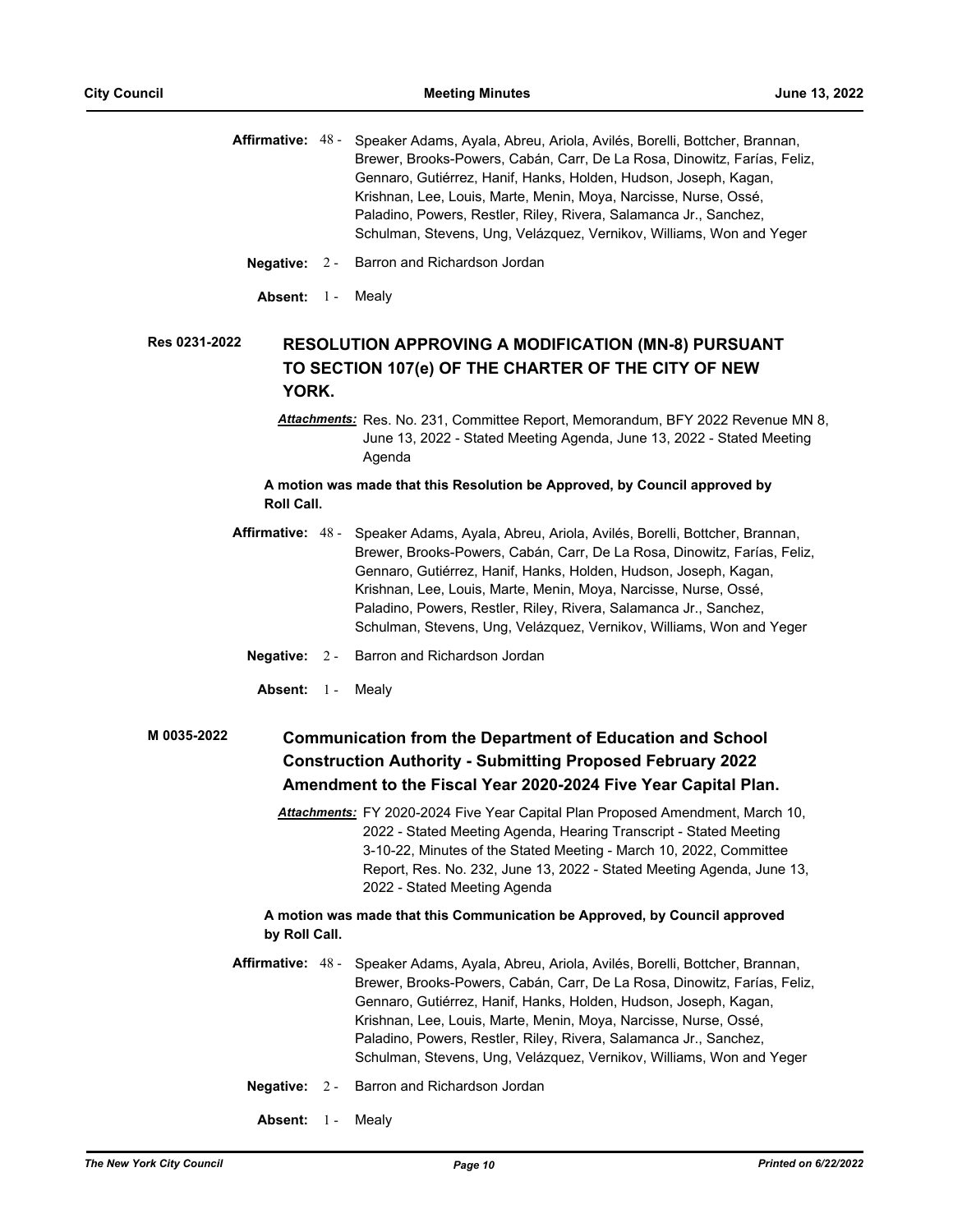# **RESOLUTION APPROVING, PURSUANT TO SECTION 2590-p OF THE STATE EDUCATION LAW AND PARAGRAPH(1)(a) OF THE MEMORANDUM OF UNDERSTANDING, DATED NOVEMBER 10, 2020, AMONG THE MAYOR, THE SPEAKER, AND THE CHANCELLOR, THE AMENDMENT TO THE FIVE-YEAR EDUCATIONAL FACILITIES CAPITAL PLAN FOR 2020-2024 SUBMITTED BY THE CHANCELLOR. Res 0232-2022**

*Attachments:* FY 2020-2024 Five Year Capital Plan Proposed Amendment, March 10, 2022 - Stated Meeting Agenda, Hearing Transcript - Stated Meeting 3-10-22, Minutes of the Stated Meeting - March 10, 2022, Committee Report, Res. No. 232, June 13, 2022 - Stated Meeting Agenda, June 13, 2022 - Stated Meeting Agenda

# **A motion was made that this Resolution be Approved, by Council approved by Roll Call.**

- **Affirmative:** Speaker Adams, Ayala, Abreu, Ariola, Avilés, Borelli, Bottcher, Brannan, Brewer, Brooks-Powers, Cabán, Carr, De La Rosa, Dinowitz, Farías, Feliz, Gennaro, Gutiérrez, Hanif, Hanks, Holden, Hudson, Joseph, Kagan, Krishnan, Lee, Louis, Marte, Menin, Moya, Narcisse, Nurse, Ossé, Paladino, Powers, Restler, Riley, Rivera, Salamanca Jr., Sanchez, Schulman, Stevens, Ung, Velázquez, Vernikov, Williams, Won and Yeger Affirmative: 48 -
	- **Negative:** 2 Barron and Richardson Jordan
		- Absent: 1 Mealy
- **Report of the Committee on Finance in favor of approving a resolution of the Council of the City of New York fixing the tax rate for the Fiscal Year 2023, adopted June 13, 2022 upon the recommendation of the Committee on Finance of the Council. M 0073-2022**
	- *Attachments:* Res. No. 233, Committee Report, June 13, 2022 Stated Meeting Agenda, June 13, 2022 - Stated Meeting Agenda

- **Affirmative:** Speaker Adams, Ayala, Abreu, Avilés, Bottcher, Brannan, Brewer, Brooks-Powers, Cabán, De La Rosa, Dinowitz, Farías, Feliz, Gennaro, Gutiérrez, Hanif, Hanks, Hudson, Joseph, Kagan, Krishnan, Lee, Louis, Marte, Menin, Moya, Narcisse, Nurse, Ossé, Powers, Restler, Riley, Rivera, Salamanca Jr., Sanchez, Schulman, Stevens, Ung, Velázquez, Williams and Won Affirmative: 41-
	- Negative: 9 Ariola, Barron, Borelli, Carr, Holden, Richardson Jordan, Paladino, Vernikov and Yeger
	- Absent: 1 Mealy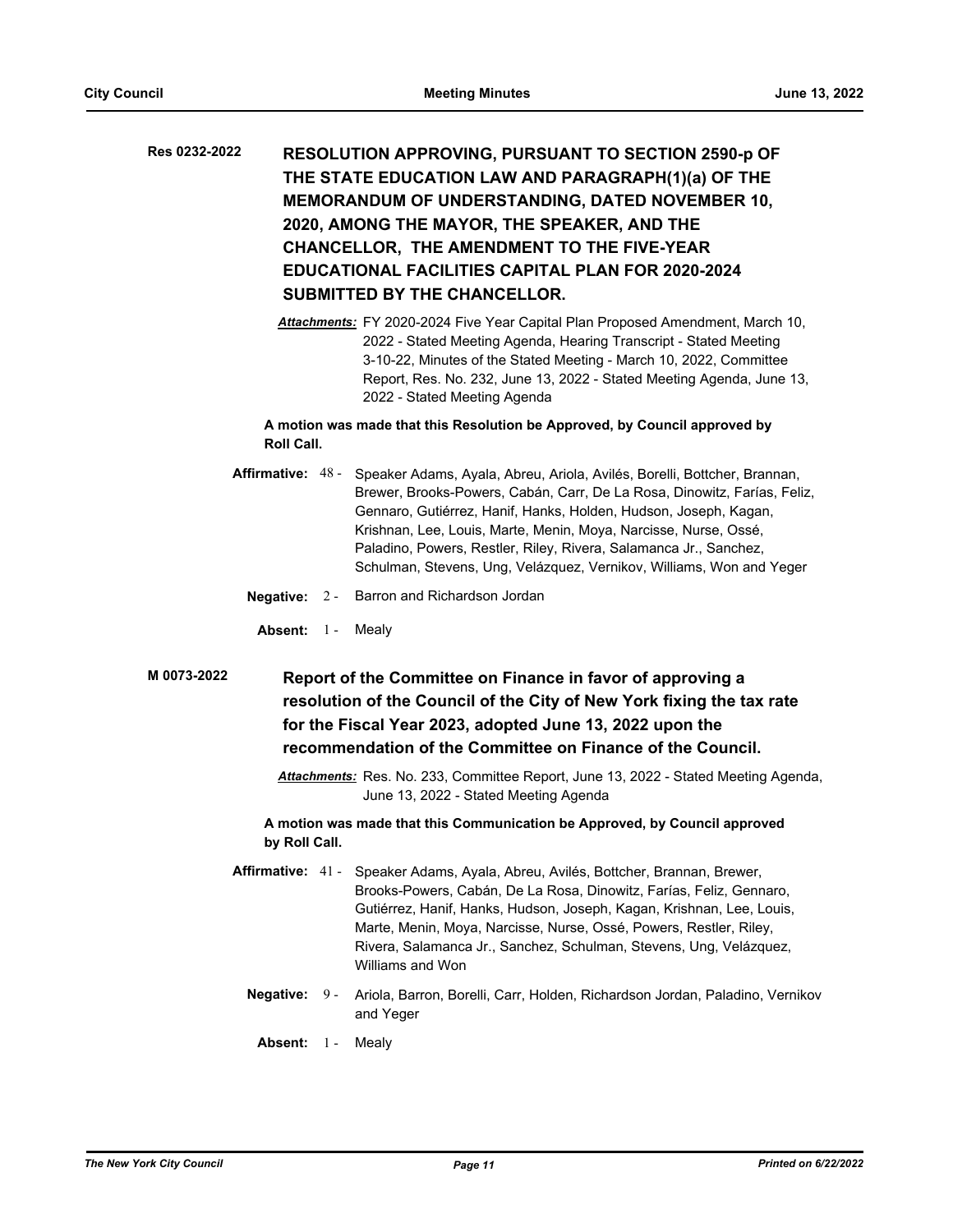| Res 0233-2022 | Resolution to provide the amounts necessary for the support of     |
|---------------|--------------------------------------------------------------------|
|               | the Government of the City of New York and the counties therein    |
|               | and for the payment of indebtedness thereof, for the Fiscal Year   |
|               | beginning on July 1, 2022 and ending on June 30, 2023 by the       |
|               | levy of taxes on the Real Property in the City of New York, in     |
|               | accordance with the provisions of the constitution of the State of |
|               | New York, the Real Property Tax Law and the New York City          |
|               | Charter.                                                           |

*Attachments:* Res. No. 233, Committee Report, June 13, 2022 - Stated Meeting Agenda, June 13, 2022 - Stated Meeting Agenda

**A motion was made that this Resolution be Approved, by Council approved by Roll Call.**

Affirmative: 41 - Speaker Adams, Ayala, Abreu, Avilés, Bottcher, Brannan, Brewer, Brooks-Powers, Cabán, De La Rosa, Dinowitz, Farías, Feliz, Gennaro, Gutiérrez, Hanif, Hanks, Hudson, Joseph, Kagan, Krishnan, Lee, Louis, Marte, Menin, Moya, Narcisse, Nurse, Ossé, Powers, Restler, Riley, Rivera, Salamanca Jr., Sanchez, Schulman, Stevens, Ung, Velázquez, Williams and Won

Negative: 9 - Ariola, Barron, Borelli, Carr, Holden, Richardson Jordan, Paladino, Vernikov and Yeger

Absent: 1 - Mealy

#### **Communication from the Mayor - Submitting Preliminary Expense, Revenue, and Contract Budget for Fiscal Year 2023, pursuant to Sections 225 and 236 of the New York City Charter. M 0021-2022**

*Attachments:* February 24, 2022 - Stated Meeting Agenda, Hearing Transcript - Stated Meeting 2-24-22, Minutes of the Stated Meeting - February 24, 2022, June 13, 2022 - Stated Meeting Agenda, June 13, 2022 - Stated Meeting Agenda

# **A motion was made that this Mayor's Message be Approved, by Council approved by Roll Call.**

- **Affirmative:** Speaker Adams, Ayala, Abreu, Ariola, Avilés, Borelli, Bottcher, Brannan, Brewer, Brooks-Powers, Cabán, Carr, De La Rosa, Dinowitz, Farías, Feliz, Gennaro, Gutiérrez, Hanif, Hanks, Holden, Hudson, Joseph, Kagan, Krishnan, Lee, Louis, Marte, Menin, Moya, Narcisse, Nurse, Ossé, Paladino, Powers, Restler, Riley, Rivera, Salamanca Jr., Sanchez, Schulman, Stevens, Ung, Velázquez, Vernikov, Williams, Won and Yeger Affirmative: 48 -
	- **Negative:** 2 Barron and Richardson Jordan

**Absent:** 1 - Mealy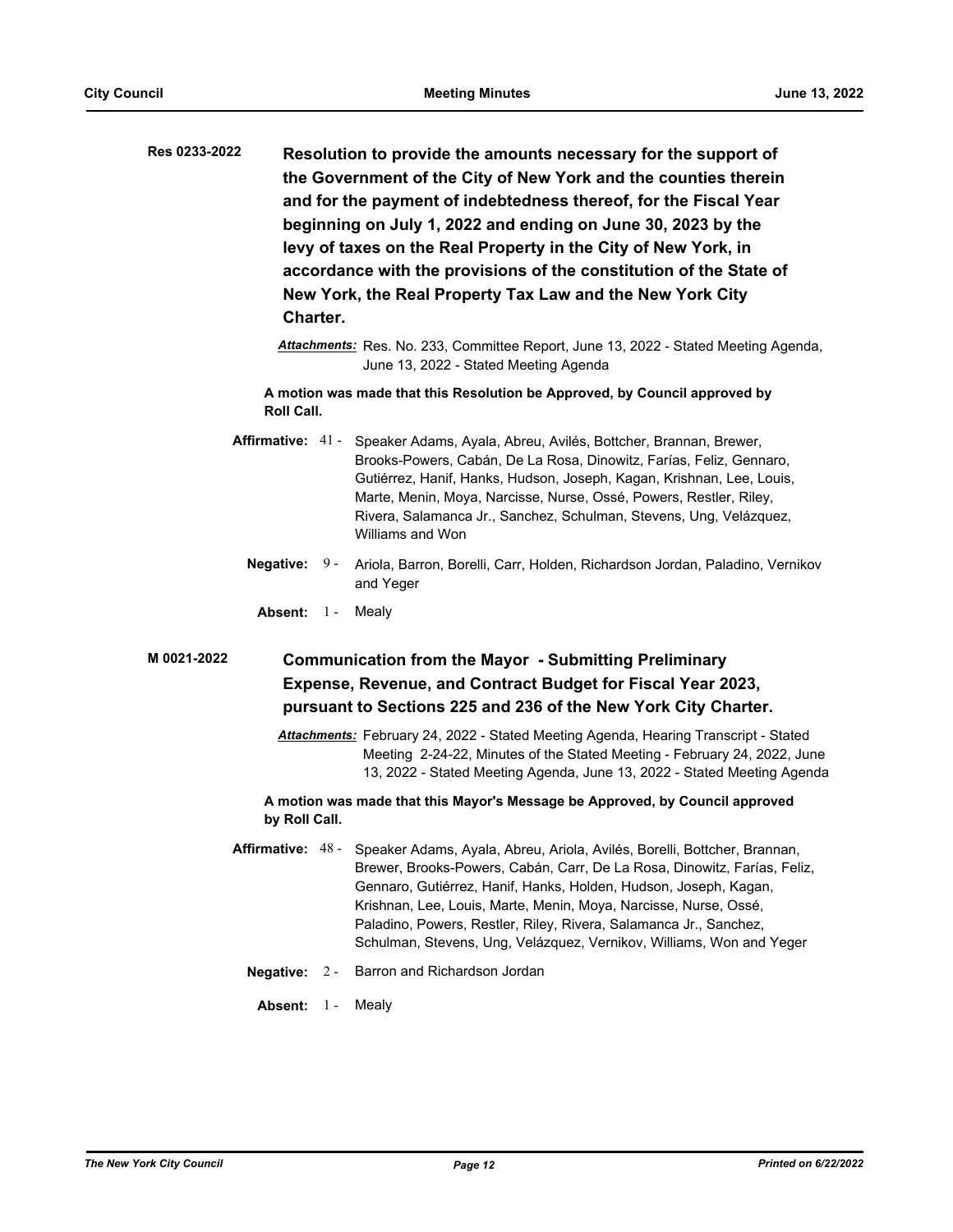| M 0022-2022 | Communication from the Mayor - Submitting January 2022<br>Financial Plan Detail for Fiscal Years 2022-2026, pursuant to |  |                                                                                                                                                                                                                                                                                                                                                                                                                                           |  |  |
|-------------|-------------------------------------------------------------------------------------------------------------------------|--|-------------------------------------------------------------------------------------------------------------------------------------------------------------------------------------------------------------------------------------------------------------------------------------------------------------------------------------------------------------------------------------------------------------------------------------------|--|--|
|             |                                                                                                                         |  | Sections 101 and 213 of the New York City Charter.                                                                                                                                                                                                                                                                                                                                                                                        |  |  |
|             |                                                                                                                         |  | <b>Attachments:</b> February 24, 2022 - Stated Meeting Agenda, Hearing Transcript - Stated<br>Meeting 2-24-22, Minutes of the Stated Meeting - February 24, 2022, June<br>13, 2022 - Stated Meeting Agenda, June 13, 2022 - Stated Meeting Agenda                                                                                                                                                                                         |  |  |
|             | Roll Call.                                                                                                              |  | A motion was made that this Mayor's Message be Filed by Council approved by                                                                                                                                                                                                                                                                                                                                                               |  |  |
|             | Affirmative: 48 -                                                                                                       |  | Speaker Adams, Ayala, Abreu, Ariola, Avilés, Borelli, Bottcher, Brannan,<br>Brewer, Brooks-Powers, Cabán, Carr, De La Rosa, Dinowitz, Farías, Feliz,<br>Gennaro, Gutiérrez, Hanif, Hanks, Holden, Hudson, Joseph, Kagan,<br>Krishnan, Lee, Louis, Marte, Menin, Moya, Narcisse, Nurse, Ossé,<br>Paladino, Powers, Restler, Riley, Rivera, Salamanca Jr., Sanchez,<br>Schulman, Stevens, Ung, Velázquez, Vernikov, Williams, Won and Yeger |  |  |
|             | Negative: $2 -$                                                                                                         |  | Barron and Richardson Jordan                                                                                                                                                                                                                                                                                                                                                                                                              |  |  |
|             | Absent: 1 -                                                                                                             |  | Mealy                                                                                                                                                                                                                                                                                                                                                                                                                                     |  |  |
| M 0023-2022 |                                                                                                                         |  | <b>Communication from the Mayor - Submitting Geographic Reports</b><br>for Expense Budget for Fiscal Year 2023, pursuant to Sections<br>100 and 231 of the New York City Charter.                                                                                                                                                                                                                                                         |  |  |
|             |                                                                                                                         |  | <b>Attachments:</b> February 24, 2022 - Stated Meeting Agenda, Hearing Transcript - Stated<br>Meeting 2-24-22, Minutes of the Stated Meeting - February 24, 2022, June<br>13, 2022 - Stated Meeting Agenda, June 13, 2022 - Stated Meeting Agenda                                                                                                                                                                                         |  |  |
|             | Roll Call.                                                                                                              |  | A motion was made that this Mayor's Message be Filed by Council approved by                                                                                                                                                                                                                                                                                                                                                               |  |  |
|             | Affirmative: 48 -                                                                                                       |  | Speaker Adams, Ayala, Abreu, Ariola, Avilés, Borelli, Bottcher, Brannan,<br>Brewer, Brooks-Powers, Cabán, Carr, De La Rosa, Dinowitz, Farías, Feliz,<br>Gennaro, Gutiérrez, Hanif, Hanks, Holden, Hudson, Joseph, Kagan,<br>Krishnan, Lee, Louis, Marte, Menin, Moya, Narcisse, Nurse, Ossé,<br>Paladino, Powers, Restler, Riley, Rivera, Salamanca Jr., Sanchez,<br>Schulman, Stevens, Ung, Velázquez, Vernikov, Williams, Won and Yeger |  |  |
|             |                                                                                                                         |  | Negative: 2 - Barron and Richardson Jordan                                                                                                                                                                                                                                                                                                                                                                                                |  |  |
|             | Absent: 1-                                                                                                              |  | Mealy                                                                                                                                                                                                                                                                                                                                                                                                                                     |  |  |
| M 0024-2022 |                                                                                                                         |  | <b>Communication from the Mayor - Submitting Departmental</b><br>Estimates for Fiscal Year 2023, pursuant to Sections 100, 212 and<br>231 of the New York City Charter.                                                                                                                                                                                                                                                                   |  |  |
|             |                                                                                                                         |  | <b>Attachments:</b> February 24, 2022 - Stated Meeting Agenda, Hearing Transcript - Stated<br>Meeting 2-24-22, Minutes of the Stated Meeting - February 24, 2022, June<br>13, 2022 - Stated Meeting Agenda, June 13, 2022 - Stated Meeting Agenda                                                                                                                                                                                         |  |  |
|             | Roll Call.                                                                                                              |  | A motion was made that this Mayor's Message be Filed by Council approved by                                                                                                                                                                                                                                                                                                                                                               |  |  |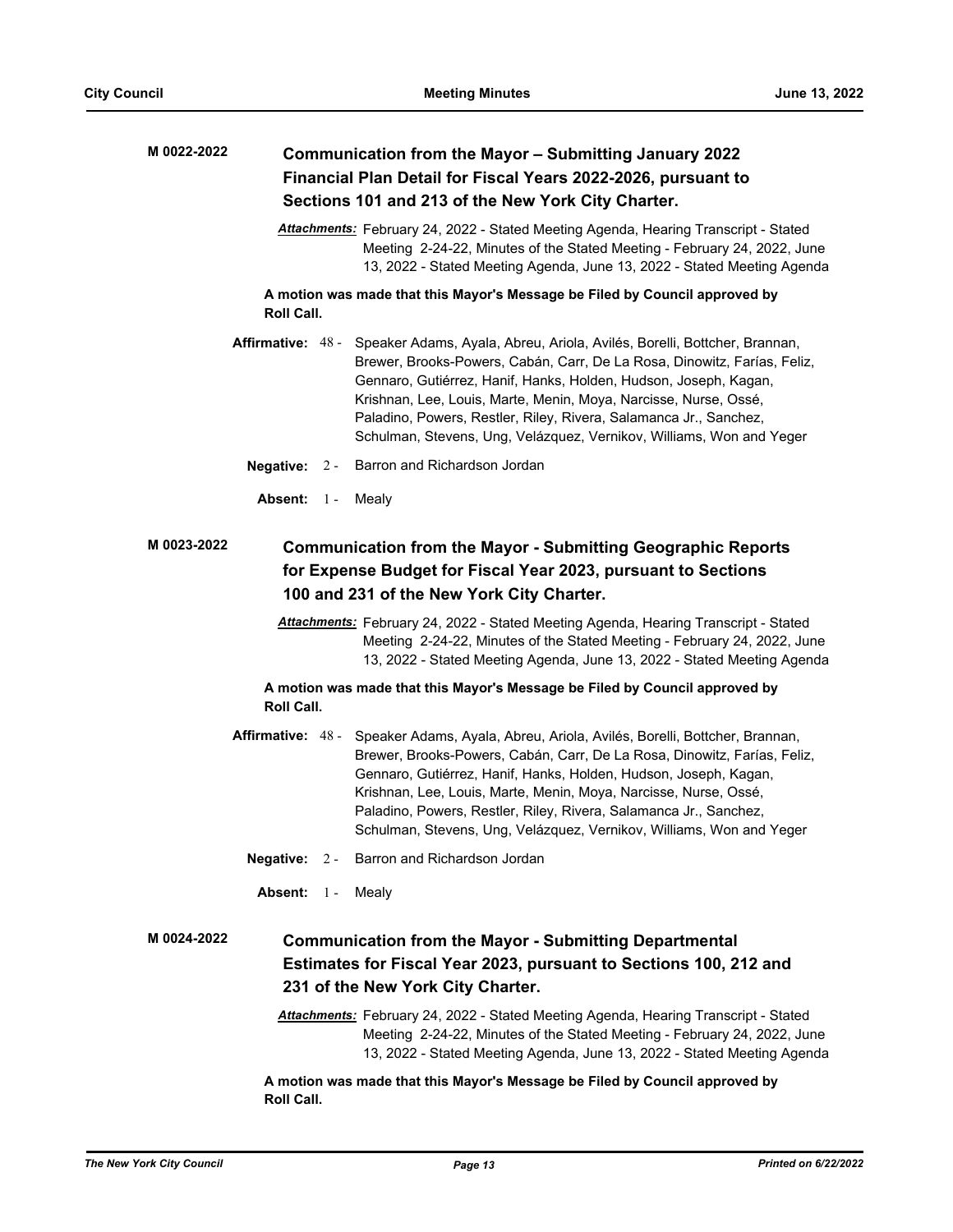|                   |                                                                                                                                                                                                                                                   | Affirmative: 48 - Speaker Adams, Ayala, Abreu, Ariola, Avilés, Borelli, Bottcher, Brannan,<br>Brewer, Brooks-Powers, Cabán, Carr, De La Rosa, Dinowitz, Farías, Feliz,<br>Gennaro, Gutiérrez, Hanif, Hanks, Holden, Hudson, Joseph, Kagan,<br>Krishnan, Lee, Louis, Marte, Menin, Moya, Narcisse, Nurse, Ossé,<br>Paladino, Powers, Restler, Riley, Rivera, Salamanca Jr., Sanchez,<br>Schulman, Stevens, Ung, Velázquez, Vernikov, Williams, Won and Yeger |  |  |
|-------------------|---------------------------------------------------------------------------------------------------------------------------------------------------------------------------------------------------------------------------------------------------|-------------------------------------------------------------------------------------------------------------------------------------------------------------------------------------------------------------------------------------------------------------------------------------------------------------------------------------------------------------------------------------------------------------------------------------------------------------|--|--|
| Negative: $2 -$   |                                                                                                                                                                                                                                                   | Barron and Richardson Jordan                                                                                                                                                                                                                                                                                                                                                                                                                                |  |  |
| Absent: $1 -$     |                                                                                                                                                                                                                                                   | Mealy                                                                                                                                                                                                                                                                                                                                                                                                                                                       |  |  |
| M 0025-2022       |                                                                                                                                                                                                                                                   | <b>Communication from the Mayor - Submitting the Preliminary</b><br>Capital Budget, Fiscal Year 2023, pursuant to Section 213 and 236<br>of the New York City Charter.                                                                                                                                                                                                                                                                                      |  |  |
|                   |                                                                                                                                                                                                                                                   | Attachments: February 24, 2022 - Stated Meeting Agenda, Hearing Transcript - Stated<br>Meeting 2-24-22, Minutes of the Stated Meeting - February 24, 2022, June<br>13, 2022 - Stated Meeting Agenda, June 13, 2022 - Stated Meeting Agenda                                                                                                                                                                                                                  |  |  |
| Roll Call.        |                                                                                                                                                                                                                                                   | A motion was made that this Mayor's Message be Filed by Council approved by                                                                                                                                                                                                                                                                                                                                                                                 |  |  |
|                   |                                                                                                                                                                                                                                                   | Affirmative: 48 - Speaker Adams, Ayala, Abreu, Ariola, Avilés, Borelli, Bottcher, Brannan,<br>Brewer, Brooks-Powers, Cabán, Carr, De La Rosa, Dinowitz, Farías, Feliz,<br>Gennaro, Gutiérrez, Hanif, Hanks, Holden, Hudson, Joseph, Kagan,<br>Krishnan, Lee, Louis, Marte, Menin, Moya, Narcisse, Nurse, Ossé,<br>Paladino, Powers, Restler, Riley, Rivera, Salamanca Jr., Sanchez,<br>Schulman, Stevens, Ung, Velázquez, Vernikov, Williams, Won and Yeger |  |  |
| Negative: $2 -$   |                                                                                                                                                                                                                                                   | Barron and Richardson Jordan                                                                                                                                                                                                                                                                                                                                                                                                                                |  |  |
| Absent: 1-        |                                                                                                                                                                                                                                                   | Mealy                                                                                                                                                                                                                                                                                                                                                                                                                                                       |  |  |
| M 0026-2022       |                                                                                                                                                                                                                                                   | <b>Communication from the Mayor - Submitting the Preliminary</b><br>Capital Commitment Plan, Fiscal Year 2023, Volumes 1, 2, 3, & 4,<br>pursuant to Section 219 of the New York City Charter.                                                                                                                                                                                                                                                               |  |  |
|                   | <b>Attachments:</b> February 24, 2022 - Stated Meeting Agenda, Hearing Transcript - Stated<br>Meeting 2-24-22, Minutes of the Stated Meeting - February 24, 2022, June<br>13, 2022 - Stated Meeting Agenda, June 13, 2022 - Stated Meeting Agenda |                                                                                                                                                                                                                                                                                                                                                                                                                                                             |  |  |
| Roll Call.        |                                                                                                                                                                                                                                                   | A motion was made that this Mayor's Message be Filed by Council approved by                                                                                                                                                                                                                                                                                                                                                                                 |  |  |
| Affirmative: 48 - |                                                                                                                                                                                                                                                   | Speaker Adams, Ayala, Abreu, Ariola, Avilés, Borelli, Bottcher, Brannan,<br>Brewer, Brooks-Powers, Cabán, Carr, De La Rosa, Dinowitz, Farías, Feliz,<br>Gennaro, Gutiérrez, Hanif, Hanks, Holden, Hudson, Joseph, Kagan,<br>Krishnan, Lee, Louis, Marte, Menin, Moya, Narcisse, Nurse, Ossé,<br>Paladino, Powers, Restler, Riley, Rivera, Salamanca Jr., Sanchez,<br>Schulman, Stevens, Ung, Velázquez, Vernikov, Williams, Won and Yeger                   |  |  |
| Negative:         | $2 -$                                                                                                                                                                                                                                             | Barron and Richardson Jordan                                                                                                                                                                                                                                                                                                                                                                                                                                |  |  |
| Absent:           | $1 -$                                                                                                                                                                                                                                             | Mealy                                                                                                                                                                                                                                                                                                                                                                                                                                                       |  |  |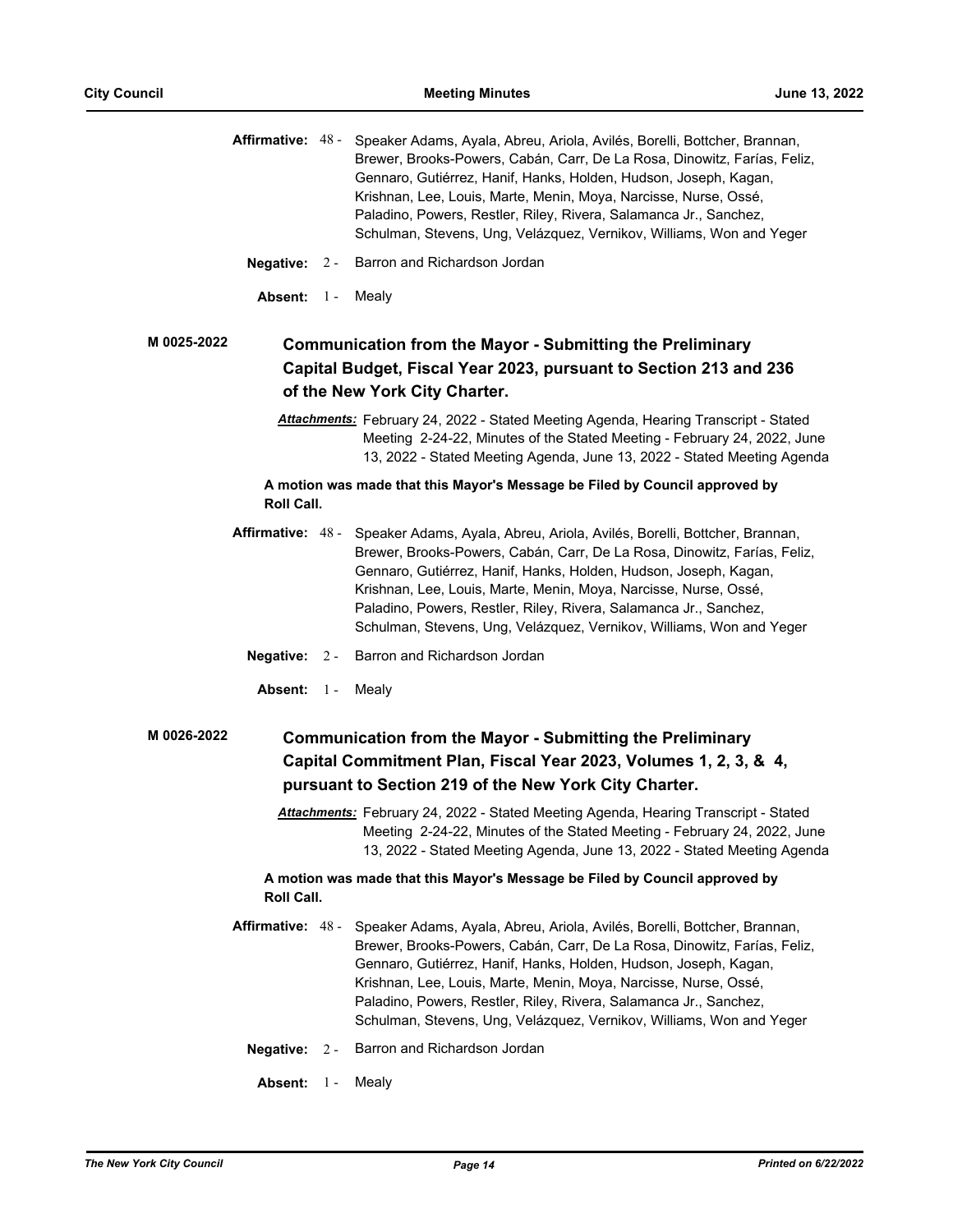| M 0053-2022 | <b>Communication from the Mayor - Submitting the Executive</b><br><b>Budget Supporting Schedules, for Fiscal Year 2023 pursuant to</b><br>Section 250 of the New York City Charter.                            |  |                                                                                                                                                                                                                                                                                                                                                                                                                                                             |  |  |
|-------------|----------------------------------------------------------------------------------------------------------------------------------------------------------------------------------------------------------------|--|-------------------------------------------------------------------------------------------------------------------------------------------------------------------------------------------------------------------------------------------------------------------------------------------------------------------------------------------------------------------------------------------------------------------------------------------------------------|--|--|
|             |                                                                                                                                                                                                                |  | Attachments: April 28, 2022 - Stated Meeting Agenda, Hearing Transcript - Stated<br>Meeting 4-28-22, June 13, 2022 - Stated Meeting Agenda, June 13, 2022 -<br>Stated Meeting Agenda                                                                                                                                                                                                                                                                        |  |  |
|             | <b>Roll Call.</b>                                                                                                                                                                                              |  | A motion was made that this Mayor's Message be Filed by Council approved by                                                                                                                                                                                                                                                                                                                                                                                 |  |  |
|             |                                                                                                                                                                                                                |  | Affirmative: 48 - Speaker Adams, Ayala, Abreu, Ariola, Avilés, Borelli, Bottcher, Brannan,<br>Brewer, Brooks-Powers, Cabán, Carr, De La Rosa, Dinowitz, Farías, Feliz,<br>Gennaro, Gutiérrez, Hanif, Hanks, Holden, Hudson, Joseph, Kagan,<br>Krishnan, Lee, Louis, Marte, Menin, Moya, Narcisse, Nurse, Ossé,<br>Paladino, Powers, Restler, Riley, Rivera, Salamanca Jr., Sanchez,<br>Schulman, Stevens, Ung, Velázquez, Vernikov, Williams, Won and Yeger |  |  |
|             | Negative: $2 -$                                                                                                                                                                                                |  | Barron and Richardson Jordan                                                                                                                                                                                                                                                                                                                                                                                                                                |  |  |
|             | Absent: 1-                                                                                                                                                                                                     |  | Mealy                                                                                                                                                                                                                                                                                                                                                                                                                                                       |  |  |
| M 0054-2022 | <b>Communication from the Mayor - Submitting the Capital</b><br>Commitment Plan, Executive Budget, Fiscal Year 2023, Volumes I,<br>II, III and IV, pursuant to Section 219(d) of the New York City<br>Charter. |  |                                                                                                                                                                                                                                                                                                                                                                                                                                                             |  |  |
|             | Attachments: April 28, 2022 - Stated Meeting Agenda, Hearing Transcript - Stated<br>Meeting 4-28-22, June 13, 2022 - Stated Meeting Agenda, June 13, 2022 -<br>Stated Meeting Agenda                           |  |                                                                                                                                                                                                                                                                                                                                                                                                                                                             |  |  |
|             | Roll Call.                                                                                                                                                                                                     |  | A motion was made that this Mayor's Message be Filed by Council approved by                                                                                                                                                                                                                                                                                                                                                                                 |  |  |
|             |                                                                                                                                                                                                                |  | Affirmative: 48 - Speaker Adams, Ayala, Abreu, Ariola, Avilés, Borelli, Bottcher, Brannan,<br>Brewer, Brooks-Powers, Cabán, Carr, De La Rosa, Dinowitz, Farías, Feliz,<br>Gennaro, Gutiérrez, Hanif, Hanks, Holden, Hudson, Joseph, Kagan,<br>Krishnan, Lee, Louis, Marte, Menin, Moya, Narcisse, Nurse, Ossé,<br>Paladino, Powers, Restler, Riley, Rivera, Salamanca Jr., Sanchez,<br>Schulman, Stevens, Ung, Velázquez, Vernikov, Williams, Won and Yeger |  |  |
|             | Negative: 2 -                                                                                                                                                                                                  |  | Barron and Richardson Jordan                                                                                                                                                                                                                                                                                                                                                                                                                                |  |  |
|             | Absent: 1 -                                                                                                                                                                                                    |  | Mealy                                                                                                                                                                                                                                                                                                                                                                                                                                                       |  |  |
| M 0055-2022 | 2023.                                                                                                                                                                                                          |  | <b>Communication from the Mayor - Submitting the Executive</b><br><b>Budget - Geographic Reports for Expense Budget for Fiscal Year</b>                                                                                                                                                                                                                                                                                                                     |  |  |
|             |                                                                                                                                                                                                                |  | Attachments: April 28, 2022 - Stated Meeting Agenda, Hearing Transcript - Stated<br>Meeting 4-28-22, June 13, 2022 - Stated Meeting Agenda, June 13, 2022 -<br><b>Stated Meeting Agenda</b>                                                                                                                                                                                                                                                                 |  |  |
|             | Roll Call.                                                                                                                                                                                                     |  | A motion was made that this Mayor's Message be Filed by Council approved by                                                                                                                                                                                                                                                                                                                                                                                 |  |  |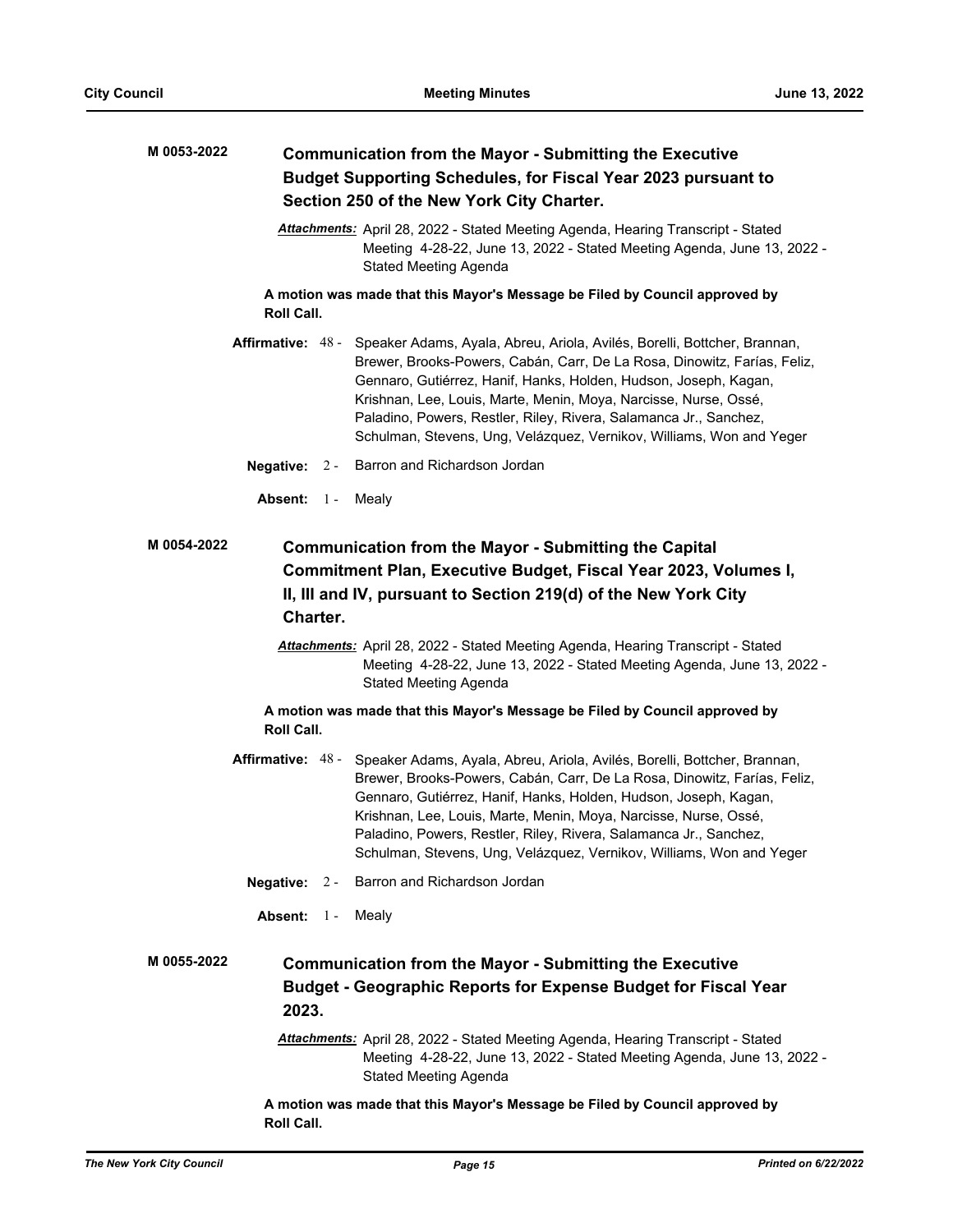$\overline{48}$ 

|             |                                | Affirmative: 48 - Speaker Adams, Ayala, Abreu, Ariola, Avilés, Borelli, Bottcher, Brannan,<br>Brewer, Brooks-Powers, Cabán, Carr, De La Rosa, Dinowitz, Farías, Feliz,<br>Gennaro, Gutiérrez, Hanif, Hanks, Holden, Hudson, Joseph, Kagan,<br>Krishnan, Lee, Louis, Marte, Menin, Moya, Narcisse, Nurse, Ossé,<br>Paladino, Powers, Restler, Riley, Rivera, Salamanca Jr., Sanchez,<br>Schulman, Stevens, Ung, Velázquez, Vernikov, Williams, Won and Yeger |
|-------------|--------------------------------|-------------------------------------------------------------------------------------------------------------------------------------------------------------------------------------------------------------------------------------------------------------------------------------------------------------------------------------------------------------------------------------------------------------------------------------------------------------|
|             | Negative: $2 -$                | Barron and Richardson Jordan                                                                                                                                                                                                                                                                                                                                                                                                                                |
|             | Absent: 1-                     | Mealy                                                                                                                                                                                                                                                                                                                                                                                                                                                       |
| M 0056-2022 |                                | <b>Communication from the Mayor - Submitting the Budget</b><br>Summary, the Message of the Mayor, and the Program to<br>Eliminate the Gap relative to the Executive Budget, Fiscal Year<br>2023, pursuant to Section 249 of the New York City Charter.                                                                                                                                                                                                      |
|             |                                | <b>Attachments:</b> April 28, 2022 - Stated Meeting Agenda, Hearing Transcript - Stated<br>Meeting 4-28-22, June 13, 2022 - Stated Meeting Agenda, June 13, 2022 -<br><b>Stated Meeting Agenda</b>                                                                                                                                                                                                                                                          |
|             | Roll Call.                     | A motion was made that this Mayor's Message be Filed by Council approved by                                                                                                                                                                                                                                                                                                                                                                                 |
|             |                                | Affirmative: 48 - Speaker Adams, Ayala, Abreu, Ariola, Avilés, Borelli, Bottcher, Brannan,<br>Brewer, Brooks-Powers, Cabán, Carr, De La Rosa, Dinowitz, Farías, Feliz,<br>Gennaro, Gutiérrez, Hanif, Hanks, Holden, Hudson, Joseph, Kagan,<br>Krishnan, Lee, Louis, Marte, Menin, Moya, Narcisse, Nurse, Ossé,<br>Paladino, Powers, Restler, Riley, Rivera, Salamanca Jr., Sanchez,<br>Schulman, Stevens, Ung, Velázquez, Vernikov, Williams, Won and Yeger |
|             | Negative: $2 -$                | Barron and Richardson Jordan                                                                                                                                                                                                                                                                                                                                                                                                                                |
|             | Absent: 1-                     | Mealy                                                                                                                                                                                                                                                                                                                                                                                                                                                       |
| 12.         | <b>General Orders Calendar</b> |                                                                                                                                                                                                                                                                                                                                                                                                                                                             |

#### **A Local Law in relation to a report on the role of women and gender non-binary, non-conforming, and intersex workers in nontraditional careers Int 0179-2022-A**

*Attachments:* Summary of Int. No. 179-A, Summary of Int. No. 179, Int. No. 179, April 14, 2022 - Stated Meeting Agenda, Committee Report 4/19/22, Hearing Testimony 4/19/22, Proposed Int. No. 179-A - 5/13/22, Committee Report 6/1/22, Fiscal Impact Statement, June 2, 2022 - Stated Meeting Agenda, Hearing Transcript - Stated Meeting 4-14-22, June 13, 2022 - Stated Meeting Agenda, Fiscal Impact Statement, June 16, 2022 - Stated Meeting Agenda, June 13, 2022 - Stated Meeting Agenda

#### **This Introduction was Laid Over by Council**

Coupled on General Orders Calendar

Finance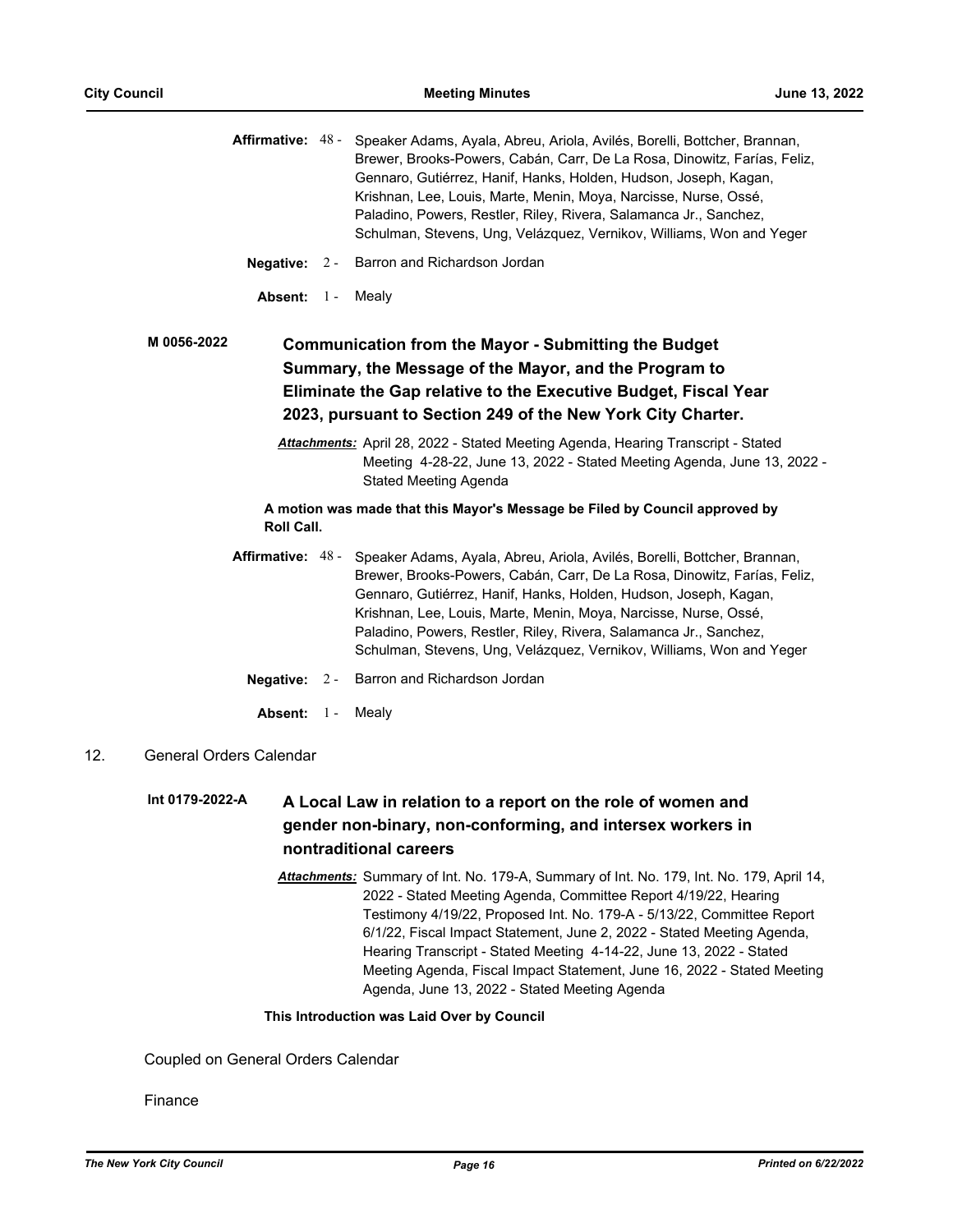| Int 0347-2022 | A Local Law to amend the administrative code of the city of New  |
|---------------|------------------------------------------------------------------|
|               | York, in relation to suspending the tax imposed by chapter 24 of |
|               | title 11 of such code for the tax year beginning on June 1, 2022 |

*Attachments:* Summary of Int. No. 347, Int. No. 347, May 5, 2022 - Stated Meeting Agenda, Committee Report 6/13/22, Fiscal Impact Statement, Complete Package, Message of Necessity, June 13, 2022 - Stated Meeting Agenda, June 13, 2022 - Stated Meeting Agenda

*with a Message of Necessity.*

**RESOLUTION COMPUTING AND CERTIFYING BASE PERCENTAGE, CURRENT PERCENTAGE AND CURRENT BASE PROPORTION OF EACH CLASS OF REAL PROPERTY FOR FISCAL 2023 TO THE STATE BOARD OF REAL PROPERTY TAX SERVICES PURSUANT TO SECTION 1803-a OF THE REAL PROPERTY TAX LAW. Res 0221-2022**

> *Attachments:* Res. No. 221, Committee Report, Exhibit A, June 13, 2022 - Stated Meeting Agenda, June 13, 2022 - Stated Meeting Agenda

**RESOLUTION COMPUTING AND CERTIFYING ADJUSTED BASE PROPORTION OF EACH CLASS OF REAL PROPERTY FOR FISCAL 2023 TO THE STATE BOARD OF REAL PROPERTY TAX SERVICES PURSUANT TO SECTION 1803-a OF THE REAL PROPERTY TAX LAW. Res 0222-2022**

> *Attachments:* Res. No. 222, Committee Report, Exhibit A, June 13, 2022 - Stated Meeting Agenda, June 13, 2022 - Stated Meeting Agenda

**Resolution establishing for Fiscal 2023 a zero percent increase of the current base proportion of any class over the adjusted base proportion of the immediately preceding year for purposes of determining the current base proportion. Res 0223-2022**

> *Attachments:* Res. No. 223, Committee Report, June 13, 2022 - Stated Meeting Agenda, June 13, 2022 - Stated Meeting Agenda

**Resolution approving the new designation and changes in the designation of certain organizations to receive funding in the Expense Budget. Res 0224-2022**

> *Attachments:* Res. No. 224, Committee Report, Charts for Resolution, June 13, 2022 - Stated Meeting Agenda, June 13, 2022 - Stated Meeting Agenda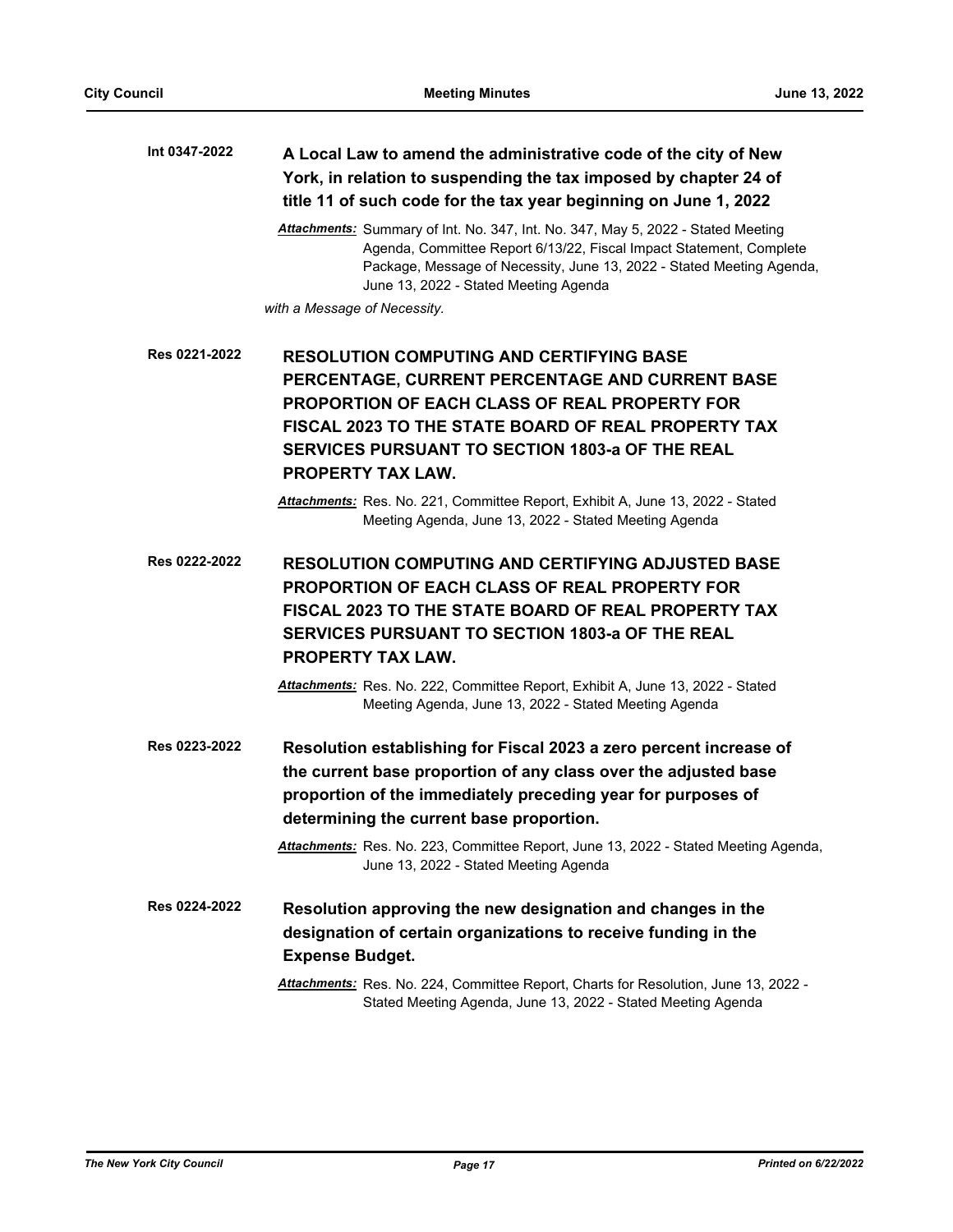| M 0050-2022   | <b>Communication from the Mayor - Submitting the Expense</b><br>Revenue Contract Budget, for Fiscal Year 2023, pursuant to<br>Section 249 of the New York City Charter.                                                                                                                                                                                                                                                                                                                                                                                            |
|---------------|--------------------------------------------------------------------------------------------------------------------------------------------------------------------------------------------------------------------------------------------------------------------------------------------------------------------------------------------------------------------------------------------------------------------------------------------------------------------------------------------------------------------------------------------------------------------|
|               | Attachments: April 28, 2022 - Stated Meeting Agenda, Hearing Transcript - Stated<br>Meeting 4-28-22, Changes as Adopted - Expense and Contract Budget,<br>June 13, 2022 - Stated Meeting Agenda, June 13, 2022 - Stated Meeting<br>Agenda                                                                                                                                                                                                                                                                                                                          |
| Res 0225-2022 | <b>RESOLUTION TO ADOPT A BUDGET APPROPRIATING THE</b><br>AMOUNTS NECESSARY FOR THE SUPPORT OF THE<br><b>GOVERNMENT OF THE CITY OF NEW YORK AND THE</b><br><b>COUNTIES THEREIN AND FOR THE PAYMENT OF</b><br><b>INDEBTEDNESS THEREOF, FOR THE FISCAL YEAR BEGINNING</b><br>ON JULY 1, 2022 AND ENDING ON JUNE 30, 2023 IN<br>ACCORDANCE WITH THE PROVISIONS OF THE NEW YORK CITY<br><b>CHARTER.</b><br>Attachments: Changes as Adopted - Expense and Contract Budget, Res. No. 225, June<br>13, 2022 - Stated Meeting Agenda, June 13, 2022 - Stated Meeting Agenda |
| Res 0226-2022 | RESOLUTION TO ADOPT A CONTRACT BUDGET SETTING<br>FORTH, BY AGENCY, CATEGORIES OF CONTRACTUAL<br><b>SERVICES FOR WHICH APPROPRIATIONS HAD BEEN</b><br><b>PROPOSED FOR THE FISCAL YEAR BEGINNING ON JULY 1,</b><br>2022 AND ENDING ON JUNE 30, 2023, IN ACCORDANCE WITH<br>THE PROVISIONS OF THE NEW YORK CITY CHARTER.<br>Attachments: Changes as Adopted - Expense and Contract Budget, Res. No. 226, June                                                                                                                                                         |
| M 0051-2022   | 13, 2022 - Stated Meeting Agenda, June 13, 2022 - Stated Meeting Agenda<br><b>Communication from the Mayor - Submitting the Executive</b><br>Capital Budget for Fiscal Year 2023, pursuant to Section 249 of<br>the New York City Charter.<br>Attachments: April 28, 2022 - Stated Meeting Agenda, Hearing Transcript - Stated                                                                                                                                                                                                                                     |
|               | Meeting 4-28-22, Supporting Detail For Fiscal Year 2023, June 13, 2022 -<br>Stated Meeting Agenda, June 13, 2022 - Stated Meeting Agenda                                                                                                                                                                                                                                                                                                                                                                                                                           |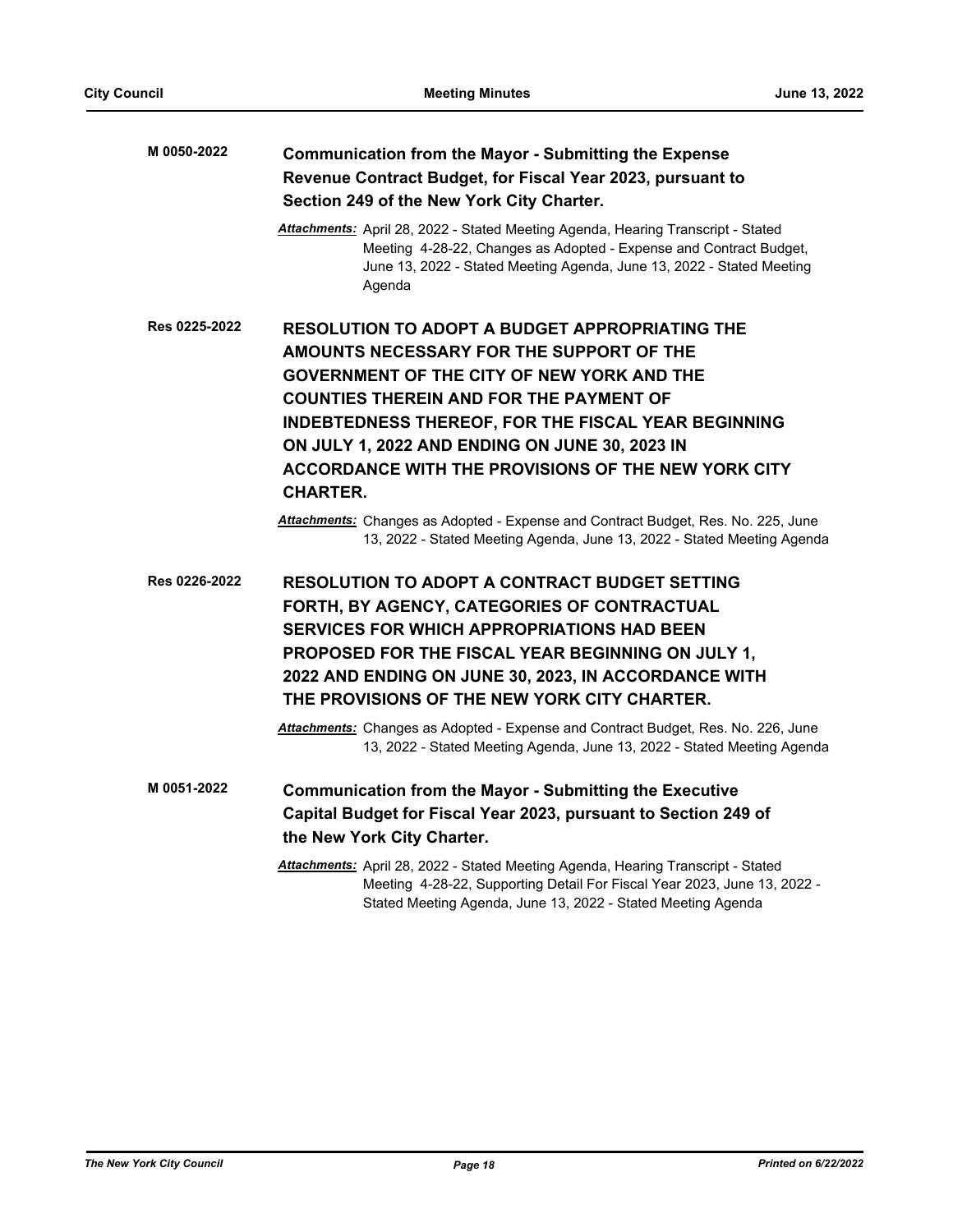**RESOLUTION BY THE NEW YORK CITY COUNCIL PURSUANT TO SECTION 254 OF THE NEW YORK CITY CHARTER, THAT THE CAPITAL BUDGET FOR FISCAL YEAR 2023 AND CAPITAL PROGRAM, BEING THE EXECUTIVE CAPITAL BUDGET FOR FISCAL YEAR 2023 AND PROGRAM AS SUBMITTED BY THE MAYOR AND BY THE BOROUGH PRESIDENTS PURSUANT TO SECTION 249 OF THE NEW YORK CITY CHARTER, INCLUDING RESCINDMENT OF AMOUNTS FROM PRIOR CAPITAL BUDGETS, BE AND THE SAME ARE HEREBY APPROVED IN ACCORDANCE WITH THE FOLLOWING SCHEDULE OF CHANGES (RESOLUTION A). Res 0227-2022**

> *Attachments:* Supporting Detail For Fiscal Year 2023, Res. No. 227, June 13, 2022 - Stated Meeting Agenda, June 13, 2022 - Stated Meeting Agenda

**RESOLUTION BY THE NEW YORK CITY COUNCIL PURSUANT TO SECTION 254 OF THE NEW YORK CITY CHARTER, THAT THE CAPITAL BUDGET FOR FISCAL YEAR 2023 AND CAPITAL PROGRAM FOR THE ENSUING THREE YEARS, AS SET FORTH IN THE EXECUTIVE CAPITAL BUDGET FOR THE FISCAL YEAR 2023 AND CAPITAL PROGRAM AS SUBMITTED BY THE MAYOR AS AUGMENTED BY THE BOROUGH PRESIDENTS PURSUANT TO SECTION 249 OF THE NEW YORK CITY CHARTER, AND AMENDED BY THE SCHEDULE OF CHANGES APPROVED UNDER RESOLUTION A, INCLUDING AMOUNTS REALLOCATED BY THE RESCINDMENT OF AMOUNTS FROM PRIOR CAPITAL BUDGET APPROPRIATIONS, IS HEREBY ADOPTED IN THE TOTAL AMOUNTS AS FOLLOWS. (RESOLUTION B). Res 0228-2022**

> *Attachments:* Supporting Detail For Fiscal Year 2023, Res. No. 228, June 13, 2022 - Stated Meeting Agenda, June 13, 2022 - Stated Meeting Agenda

- **Communication from the Mayor Submitting the Proposed City Fiscal Year 2023 Community Development Program, the Proposed CFY'23 Budget, the Proposed Reallocations-the CD XLVIII Funds, Proposed CD XLIX Statement of Objectives and Budget, dated April 26, 2022. M 0052-2022**
	- *Attachments:* April 28, 2022 Stated Meeting Agenda, Hearing Transcript Stated Meeting 4-28-22, Res. No. 229, Committee Report, FY2023 CD Program Budget and Allocations, June 13, 2022 - Stated Meeting Agenda, June 13, 2022 - Stated Meeting Agenda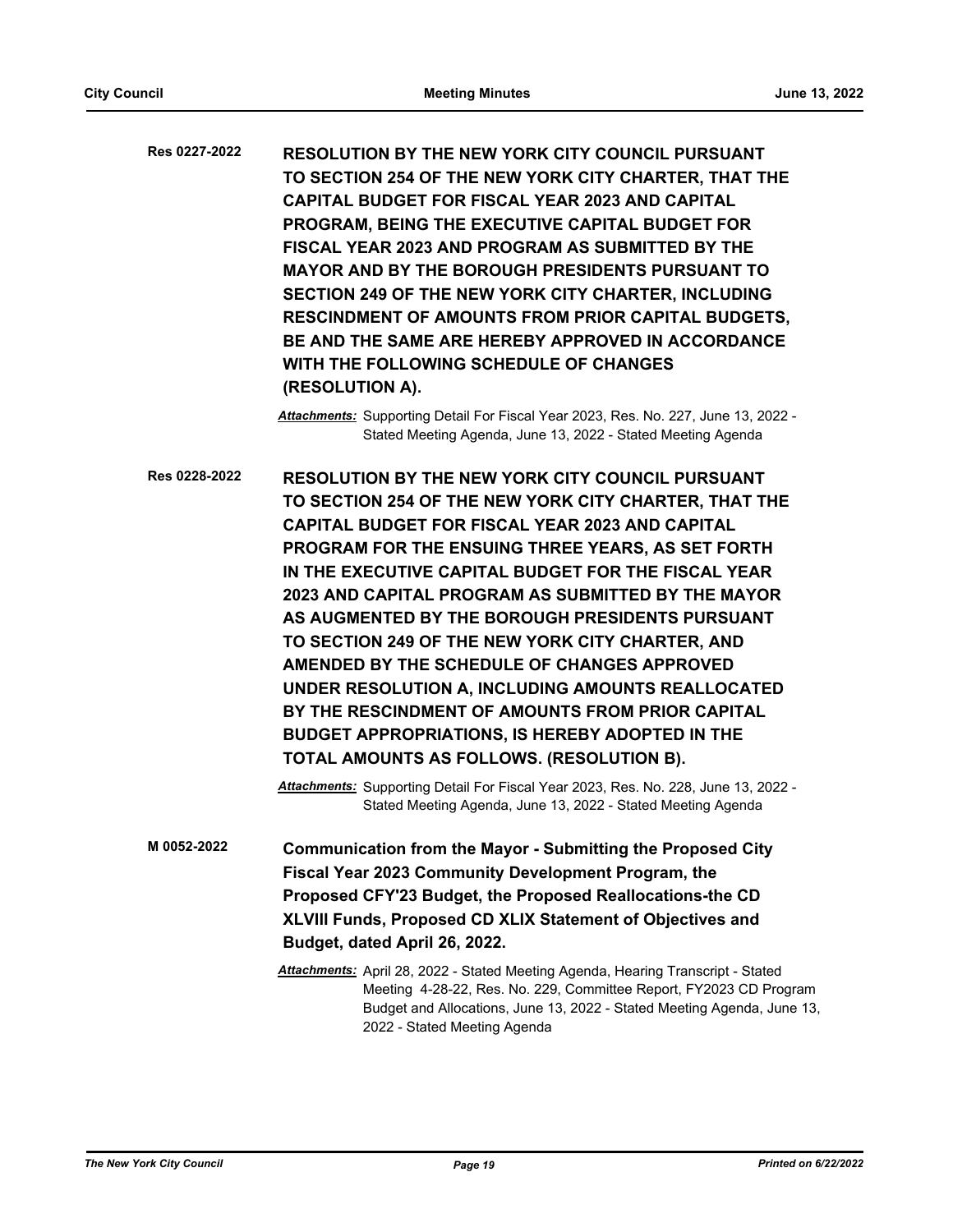| Res 0229-2022 | Resolution approving The City Fiscal Year 2023 Community                                                                                                                                                              |
|---------------|-----------------------------------------------------------------------------------------------------------------------------------------------------------------------------------------------------------------------|
|               | Development Program, Reallocation of Forty-Eighth Year                                                                                                                                                                |
|               | <b>Community Development Funds, and the Proposed Forty-Ninth</b>                                                                                                                                                      |
|               | Year Community Development Program.                                                                                                                                                                                   |
|               | Attachments: Res. No. 229, Committee Report, FY2023 CD Program Budget and<br>Allocations, June 13, 2022 - Stated Meeting Agenda, June 13, 2022 -<br>Stated Meeting Agenda                                             |
| M 0071-2022   | Communication from the Office of Management & Budget -                                                                                                                                                                |
|               | Transfer City funds between various agencies in Fiscal Year 2022                                                                                                                                                      |
|               | to implement changes to the City's expense budget, pursuant to                                                                                                                                                        |
|               | Section 107(b) of the New York City Charter. (MN-7)                                                                                                                                                                   |
|               | Attachments: Res. No. 230, Committee Report, Exhibit A, Memorandum, June 13, 2022 -<br>Stated Meeting Agenda, June 13, 2022 - Stated Meeting Agenda, June 13,<br>2022 - Stated Meeting Agenda                         |
| Res 0230-2022 | <b>RESOLUTION APPROVING THE MODIFICATION (MN-7) OF UNITS</b><br>OF APPROPRIATION AND THE TRANSFER OF CITY FUNDS<br>BETWEEN AGENCIES PROPOSED BY THE MAYOR PURSUANT<br>TO SECTION 107(b) OF THE NEW YORK CITY CHARTER. |
|               | <u> Attachments:</u> Res. No. 230, Committee Report, Exhibit A, Memorandum, June 13, 2022 -<br>Stated Meeting Agenda, June 13, 2022 - Stated Meeting Agenda                                                           |
| M 0072-2022   | Appropriation of new City revenues in Fiscal Year 2022, pursuant<br>to Section 107(e) of the New York City Charter. (MN-8)                                                                                            |
|               | Attachments: Res. No. 231, Committee Report, Memorandum, BFY 2022 Revenue MN 8,<br>June 13, 2022 - Stated Meeting Agenda, June 13, 2022 - Stated Meeting<br>Agenda, June 13, 2022 - Stated Meeting Agenda             |
| Res 0231-2022 | <b>RESOLUTION APPROVING A MODIFICATION (MN-8) PURSUANT</b><br>TO SECTION 107(e) OF THE CHARTER OF THE CITY OF NEW<br>YORK.                                                                                            |
|               | Attachments: Res. No. 231, Committee Report, Memorandum, BFY 2022 Revenue MN 8,<br>June 13, 2022 - Stated Meeting Agenda, June 13, 2022 - Stated Meeting<br>Agenda                                                    |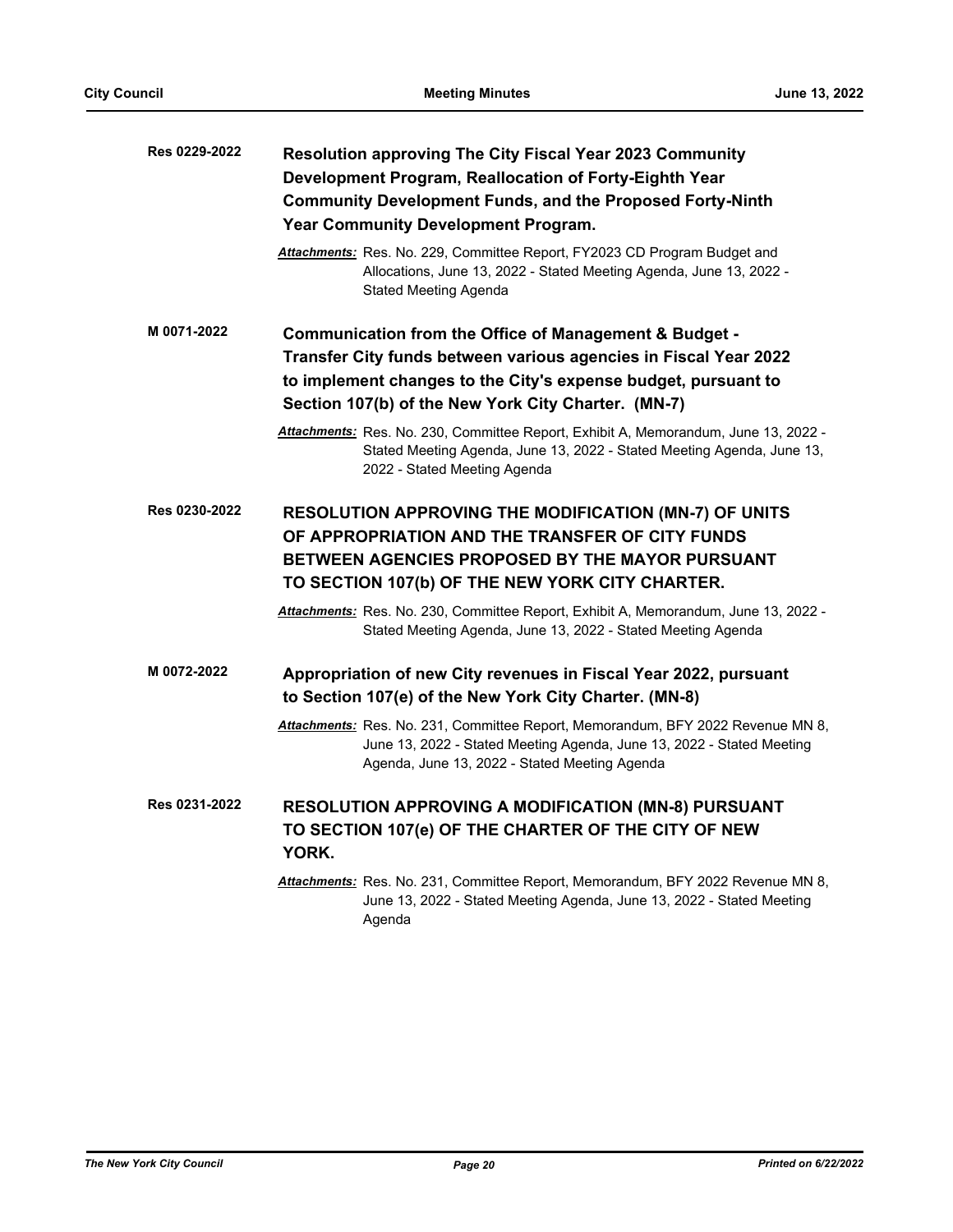### **Communication from the Department of Education and School Construction Authority - Submitting Proposed February 2022 Amendment to the Fiscal Year 2020-2024 Five Year Capital Plan. M 0035-2022**

*Attachments:* FY 2020-2024 Five Year Capital Plan Proposed Amendment, March 10, 2022 - Stated Meeting Agenda, Hearing Transcript - Stated Meeting 3-10-22, Minutes of the Stated Meeting - March 10, 2022, Committee Report, Res. No. 232, June 13, 2022 - Stated Meeting Agenda, June 13, 2022 - Stated Meeting Agenda

**RESOLUTION APPROVING, PURSUANT TO SECTION 2590-p OF THE STATE EDUCATION LAW AND PARAGRAPH(1)(a) OF THE MEMORANDUM OF UNDERSTANDING, DATED NOVEMBER 10, 2020, AMONG THE MAYOR, THE SPEAKER, AND THE CHANCELLOR, THE AMENDMENT TO THE FIVE-YEAR EDUCATIONAL FACILITIES CAPITAL PLAN FOR 2020-2024 SUBMITTED BY THE CHANCELLOR. Res 0232-2022**

**Report of the Committee on Finance in favor of approving a resolution of the Council of the City of New York fixing the tax rate for the Fiscal Year 2023, adopted June 13, 2022 upon the recommendation of the Committee on Finance of the Council. M 0073-2022**

> *Attachments:* Res. No. 233, Committee Report, June 13, 2022 - Stated Meeting Agenda, June 13, 2022 - Stated Meeting Agenda

**Resolution to provide the amounts necessary for the support of the Government of the City of New York and the counties therein and for the payment of indebtedness thereof, for the Fiscal Year beginning on July 1, 2022 and ending on June 30, 2023 by the levy of taxes on the Real Property in the City of New York, in accordance with the provisions of the constitution of the State of New York, the Real Property Tax Law and the New York City Charter. Res 0233-2022**

> *Attachments:* Res. No. 233, Committee Report, June 13, 2022 - Stated Meeting Agenda, June 13, 2022 - Stated Meeting Agenda

*Attachments:* FY 2020-2024 Five Year Capital Plan Proposed Amendment, March 10, 2022 - Stated Meeting Agenda, Hearing Transcript - Stated Meeting 3-10-22, Minutes of the Stated Meeting - March 10, 2022, Committee Report, Res. No. 232, June 13, 2022 - Stated Meeting Agenda, June 13, 2022 - Stated Meeting Agenda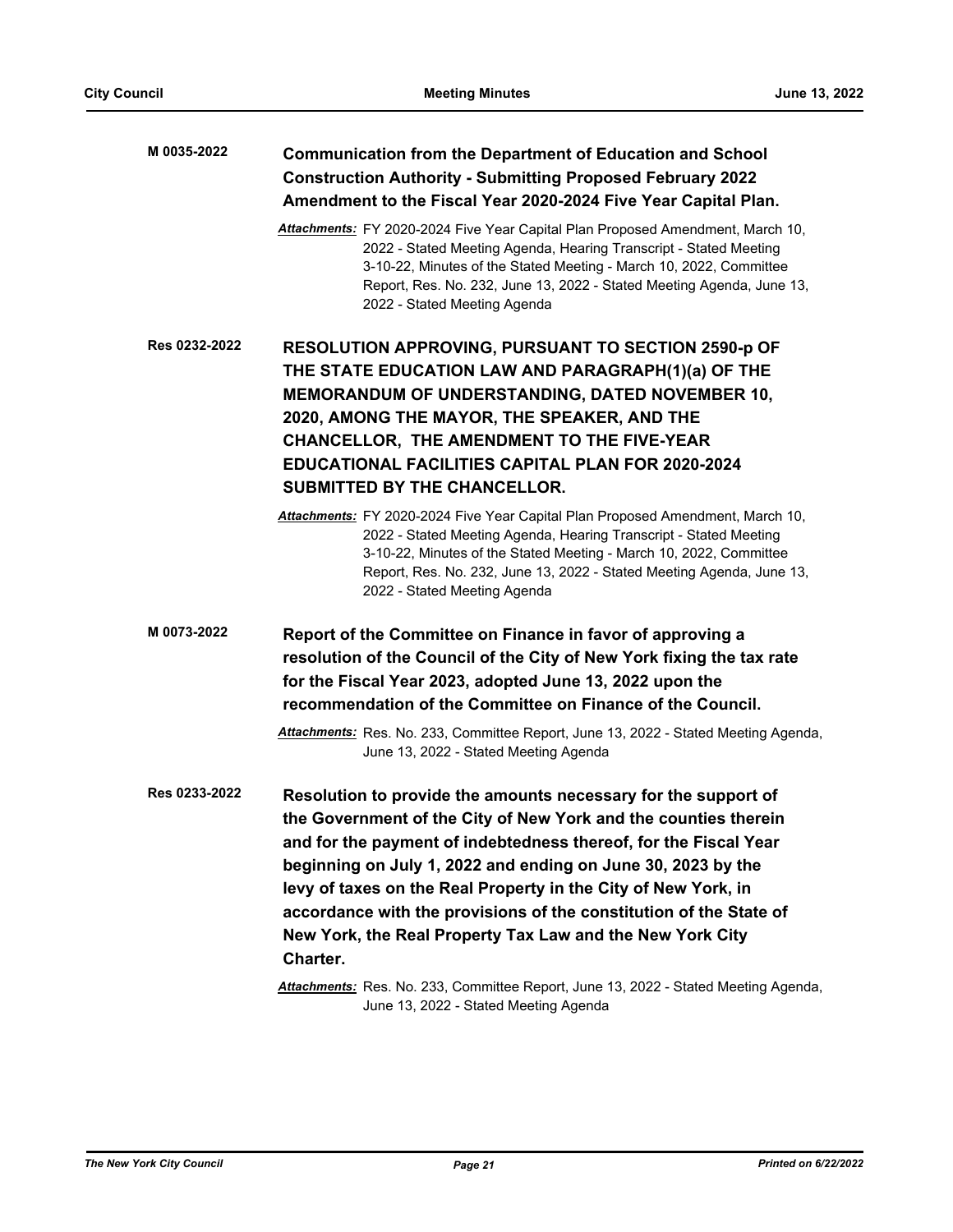| M 0021-2022 | <b>Communication from the Mayor - Submitting Preliminary</b>                                                                                                                                                                                      |
|-------------|---------------------------------------------------------------------------------------------------------------------------------------------------------------------------------------------------------------------------------------------------|
|             | Expense, Revenue, and Contract Budget for Fiscal Year 2023,                                                                                                                                                                                       |
|             | pursuant to Sections 225 and 236 of the New York City Charter.                                                                                                                                                                                    |
|             | Attachments: February 24, 2022 - Stated Meeting Agenda, Hearing Transcript - Stated<br>Meeting 2-24-22, Minutes of the Stated Meeting - February 24, 2022, June<br>13, 2022 - Stated Meeting Agenda, June 13, 2022 - Stated Meeting Agenda        |
| M 0022-2022 | Communication from the Mayor - Submitting January 2022                                                                                                                                                                                            |
|             | Financial Plan Detail for Fiscal Years 2022-2026, pursuant to                                                                                                                                                                                     |
|             | Sections 101 and 213 of the New York City Charter.                                                                                                                                                                                                |
|             | Attachments: February 24, 2022 - Stated Meeting Agenda, Hearing Transcript - Stated<br>Meeting 2-24-22, Minutes of the Stated Meeting - February 24, 2022, June<br>13, 2022 - Stated Meeting Agenda, June 13, 2022 - Stated Meeting Agenda        |
| M 0023-2022 | <b>Communication from the Mayor - Submitting Geographic Reports</b><br>for Expense Budget for Fiscal Year 2023, pursuant to Sections<br>100 and 231 of the New York City Charter.                                                                 |
|             | Attachments: February 24, 2022 - Stated Meeting Agenda, Hearing Transcript - Stated<br>Meeting 2-24-22, Minutes of the Stated Meeting - February 24, 2022, June<br>13, 2022 - Stated Meeting Agenda, June 13, 2022 - Stated Meeting Agenda        |
| M 0024-2022 | <b>Communication from the Mayor - Submitting Departmental</b>                                                                                                                                                                                     |
|             | Estimates for Fiscal Year 2023, pursuant to Sections 100, 212 and                                                                                                                                                                                 |
|             | 231 of the New York City Charter.                                                                                                                                                                                                                 |
|             | <b>Attachments:</b> February 24, 2022 - Stated Meeting Agenda, Hearing Transcript - Stated<br>Meeting 2-24-22, Minutes of the Stated Meeting - February 24, 2022, June<br>13, 2022 - Stated Meeting Agenda, June 13, 2022 - Stated Meeting Agenda |
| M 0025-2022 | <b>Communication from the Mayor - Submitting the Preliminary</b>                                                                                                                                                                                  |
|             | Capital Budget, Fiscal Year 2023, pursuant to Section 213 and 236                                                                                                                                                                                 |
|             | of the New York City Charter.                                                                                                                                                                                                                     |
|             | Attachments: February 24, 2022 - Stated Meeting Agenda, Hearing Transcript - Stated<br>Meeting 2-24-22, Minutes of the Stated Meeting - February 24, 2022, June<br>13, 2022 - Stated Meeting Agenda, June 13, 2022 - Stated Meeting Agenda        |
| M 0026-2022 | <b>Communication from the Mayor - Submitting the Preliminary</b>                                                                                                                                                                                  |
|             | Capital Commitment Plan, Fiscal Year 2023, Volumes 1, 2, 3, & 4,                                                                                                                                                                                  |
|             | pursuant to Section 219 of the New York City Charter.                                                                                                                                                                                             |
|             | <b>Attachments:</b> February 24, 2022 - Stated Meeting Agenda, Hearing Transcript - Stated<br>Meeting 2-24-22, Minutes of the Stated Meeting - February 24, 2022, June<br>13, 2022 - Stated Meeting Agenda, June 13, 2022 - Stated Meeting Agenda |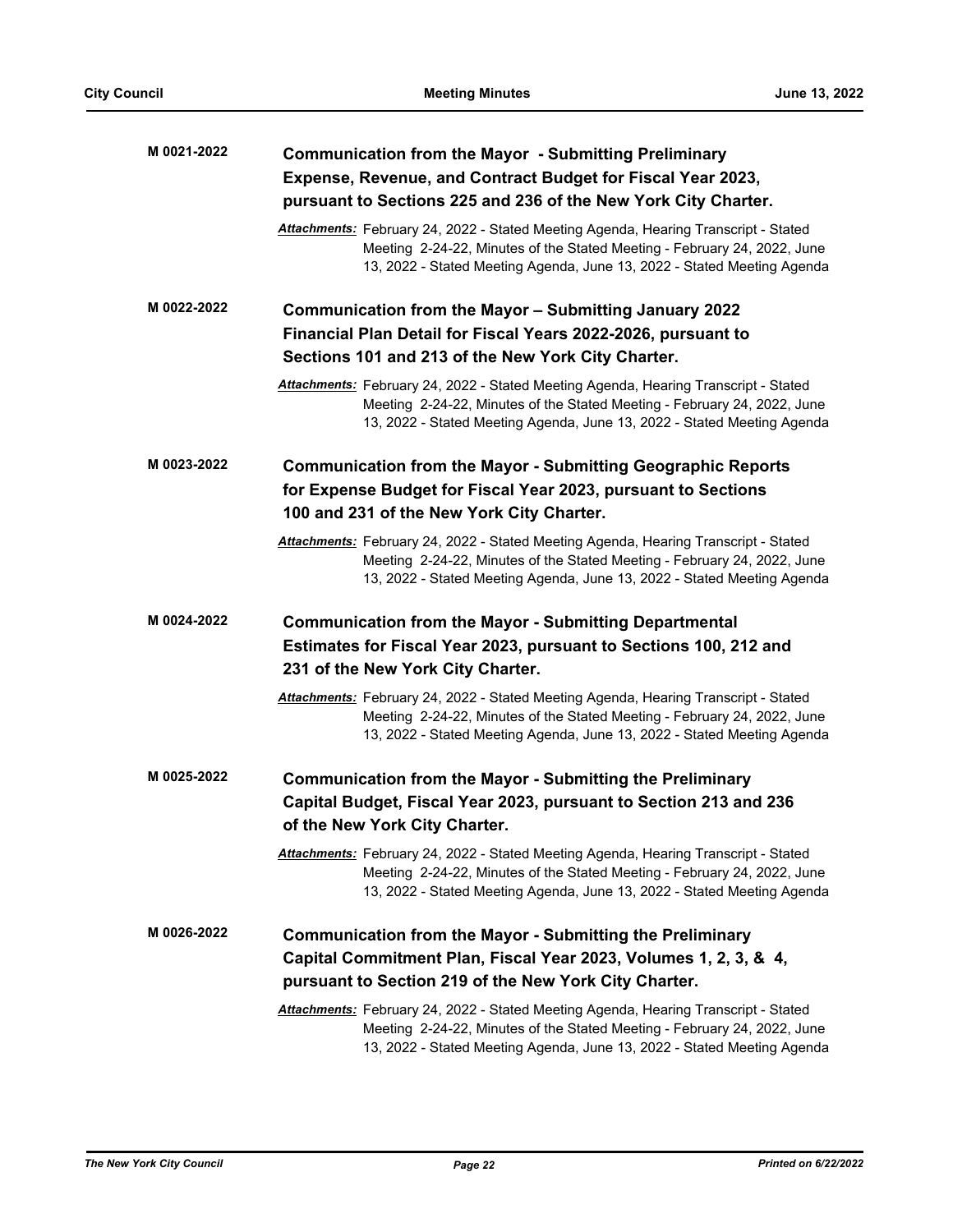| M 0053-2022             | <b>Communication from the Mayor - Submitting the Executive</b><br>Budget Supporting Schedules, for Fiscal Year 2023 pursuant to<br>Section 250 of the New York City Charter.                                                                           |
|-------------------------|--------------------------------------------------------------------------------------------------------------------------------------------------------------------------------------------------------------------------------------------------------|
|                         | Attachments: April 28, 2022 - Stated Meeting Agenda, Hearing Transcript - Stated<br>Meeting 4-28-22, June 13, 2022 - Stated Meeting Agenda, June 13, 2022 -<br><b>Stated Meeting Agenda</b>                                                            |
| M 0054-2022             | <b>Communication from the Mayor - Submitting the Capital</b><br>Commitment Plan, Executive Budget, Fiscal Year 2023, Volumes I,<br>II, III and IV, pursuant to Section 219(d) of the New York City<br>Charter.                                         |
|                         | Attachments: April 28, 2022 - Stated Meeting Agenda, Hearing Transcript - Stated<br>Meeting 4-28-22, June 13, 2022 - Stated Meeting Agenda, June 13, 2022 -<br>Stated Meeting Agenda                                                                   |
| M 0055-2022             | <b>Communication from the Mayor - Submitting the Executive</b><br>Budget - Geographic Reports for Expense Budget for Fiscal Year                                                                                                                       |
|                         | 2023.<br>Attachments: April 28, 2022 - Stated Meeting Agenda, Hearing Transcript - Stated<br>Meeting 4-28-22, June 13, 2022 - Stated Meeting Agenda, June 13, 2022 -<br>Stated Meeting Agenda                                                          |
| M 0056-2022             | <b>Communication from the Mayor - Submitting the Budget</b><br>Summary, the Message of the Mayor, and the Program to<br>Eliminate the Gap relative to the Executive Budget, Fiscal Year<br>2023, pursuant to Section 249 of the New York City Charter. |
|                         | Attachments: April 28, 2022 - Stated Meeting Agenda, Hearing Transcript - Stated<br>Meeting 4-28-22, June 13, 2022 - Stated Meeting Agenda, June 13, 2022 -<br>Stated Meeting Agenda                                                                   |
| General Orders Calendar |                                                                                                                                                                                                                                                        |
|                         | The Majority Leader and Acting President Pro Tempore (Council Member Powers) put the<br>question whether the Council would agree with and adopt such reports, which were<br>decided in the affirmative by the following vote:                          |
|                         | The following files were removed from the General Order Calendar and voted separately:                                                                                                                                                                 |

*See files for individual votes.*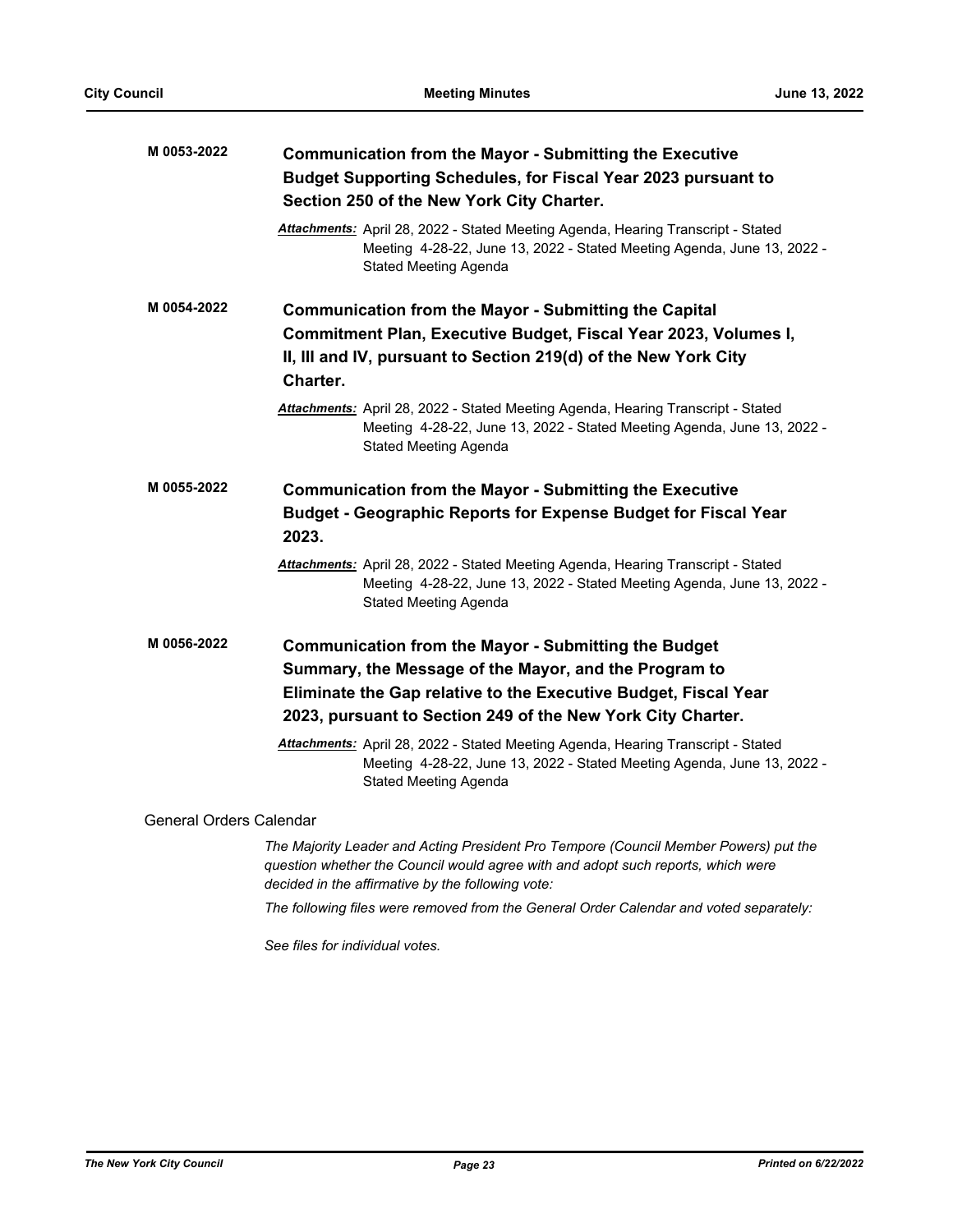*The General Order vote was 50-0-0 which only one item received on the calendar:*

*Res No. 224, VOTE: 50-0-0*

*The following files were removed from the General Order Calendar and voted separately:*

*M-50 & Res. No. 225 & Res. No. 226, VOTE: 44-6-0 Expense Revenue Contract Budget for Fiscal Year 2023. Negative: CMs Avilés, Barron, Cabán, Nurse, Ossé, and Richardson Jordan.*

*M-51 & Res. No. 227 & Res. No. 228, VOTE: 44-6-0 Executive Capital Budget for Fiscal Year 2023. Negative: CMs Avilés, Barron, Cabán, Nurse, Ossé, and Richardson Jordan.*

*M-52 & Res. No. 229, VOTE: 48-2-0 Fiscal Year 2023 Community Development Program Negative: CMs Barron and Richardson Jordan.*

*M-35 & Res. No. 232, VOTE: 48-2-0 Negative: CMs Barron and Richardson Jordan.*

*Preconsidered M-71 & Res. No. 230, VOTE: 48-2-0 Negative: CMs Barron and Richardson Jordan.*

*Preconsidered M-72 & Res. No. 231, VOTE: 48-2-0 Negative: CMs Barron and Richardson Jordan.*

*Preconsidered M-73 & Res. No. 233, VOTE: 41-9-0 Negative: CMs Ariola, Barron, Carr, Holden, Paladino, Richardson Jordan, Vernikov, Yeger, and the Minority Leader (Council Member Borelli).*

*Int. No. 347 with Message of Necessity, VOTE: 48-2-0 Negative: CMs Barron and Richardson Jordan.*

*Preconsidered Res. No. 221, VOTE: 41-9-0 Negative: CMs Ariola, Barron, Carr, Holden, Paladino, Richardson Jordan, Vernikov, Yeger, and the Minority Leader (Council Member Borelli).*

*Preconsidered Res. No. 222, VOTE: 41-9-0 Negative: CMs Ariola, Barron, Carr, Holden, Paladino, Richardson-Jordan, Vernikov, Yeger, and the Minority Leader (Council Member Borrelli).*

*Preconsidered Res. No. 223, VOTE: 48-2-0 Negative: CMs Barron and Richardson Jordan.*

*M-21 through M-26 and M-53 through M-56, VOTE TO FILE: 48-2-0 Negative: CMs Barron and Richardson Jordan.*

*See files for individual votes.*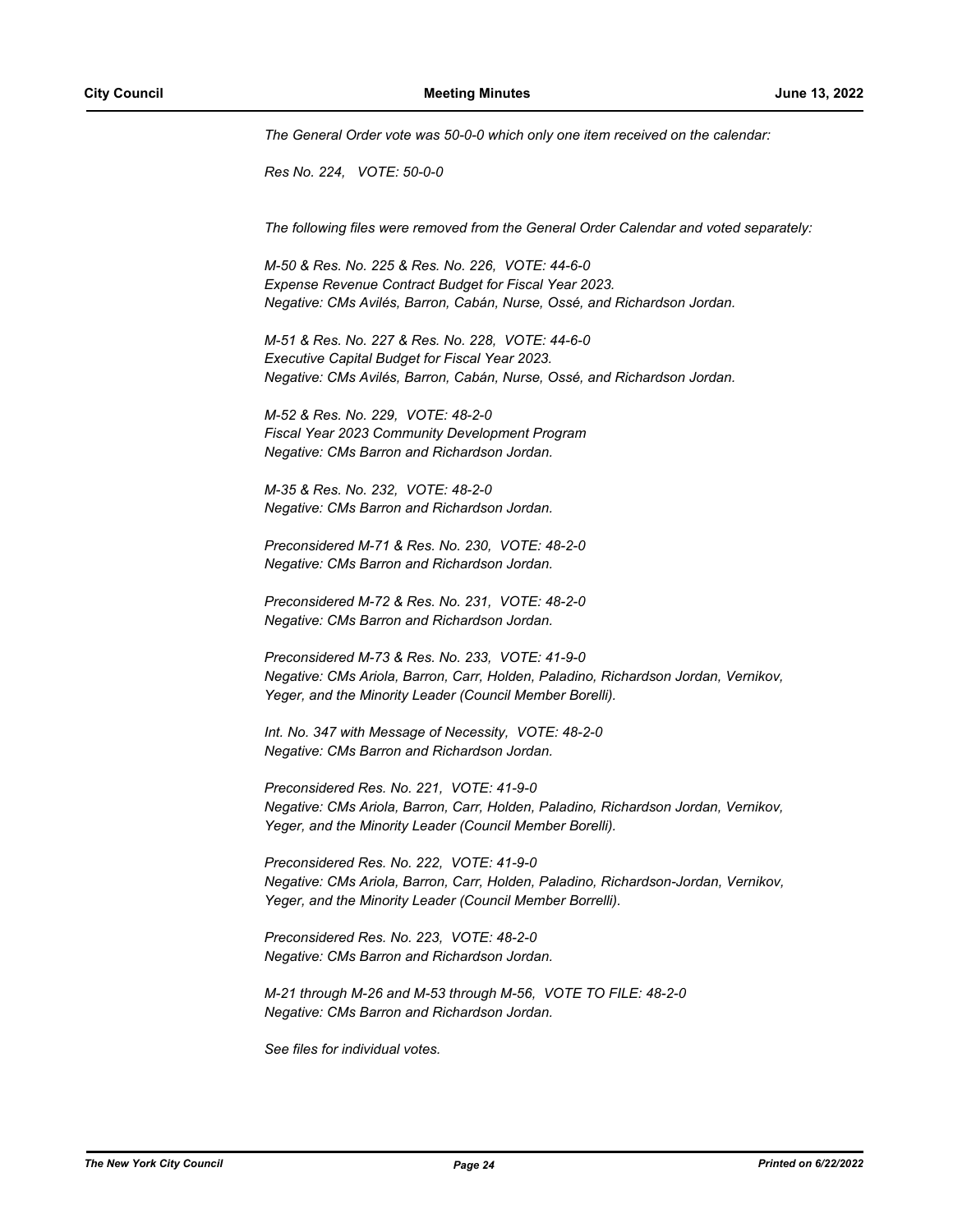*At this point, the Majority Leader and Acting President Pro Tempore (Council Member Powers) made the following announcement:*

*I now formally declare that the Executive Expense-Revenue-Contract Budget, the Executive Capital Budget, and the Community Development Program, for Fiscal Year 2023; all as modified; and all in accordance with the New York City Charter; have been hereby adopted as of 11:05 p.m., on this 13th day of June, 2022.*

- Introduction & Reading of Bills See Attached 13.
- 14. Discussion of Resolutions

*None*

15. Resolutions

*None*

- 16. General Discussion
- 17. Extension of Remarks

*None.*

INTRODUCTION AND READING OF BILLS

**RESOLUTION COMPUTING AND CERTIFYING BASE PERCENTAGE, CURRENT PERCENTAGE AND CURRENT BASE PROPORTION OF EACH CLASS OF REAL PROPERTY FOR FISCAL 2023 TO THE STATE BOARD OF REAL PROPERTY TAX SERVICES PURSUANT TO SECTION 1803-a OF THE REAL PROPERTY TAX LAW. Res 0221-2022**

> *Attachments:* Res. No. 221, Committee Report, Exhibit A, June 13, 2022 - Stated Meeting Agenda, June 13, 2022 - Stated Meeting Agenda

**This Resolution was Referred to Comm by Council to the Committee on Finance**